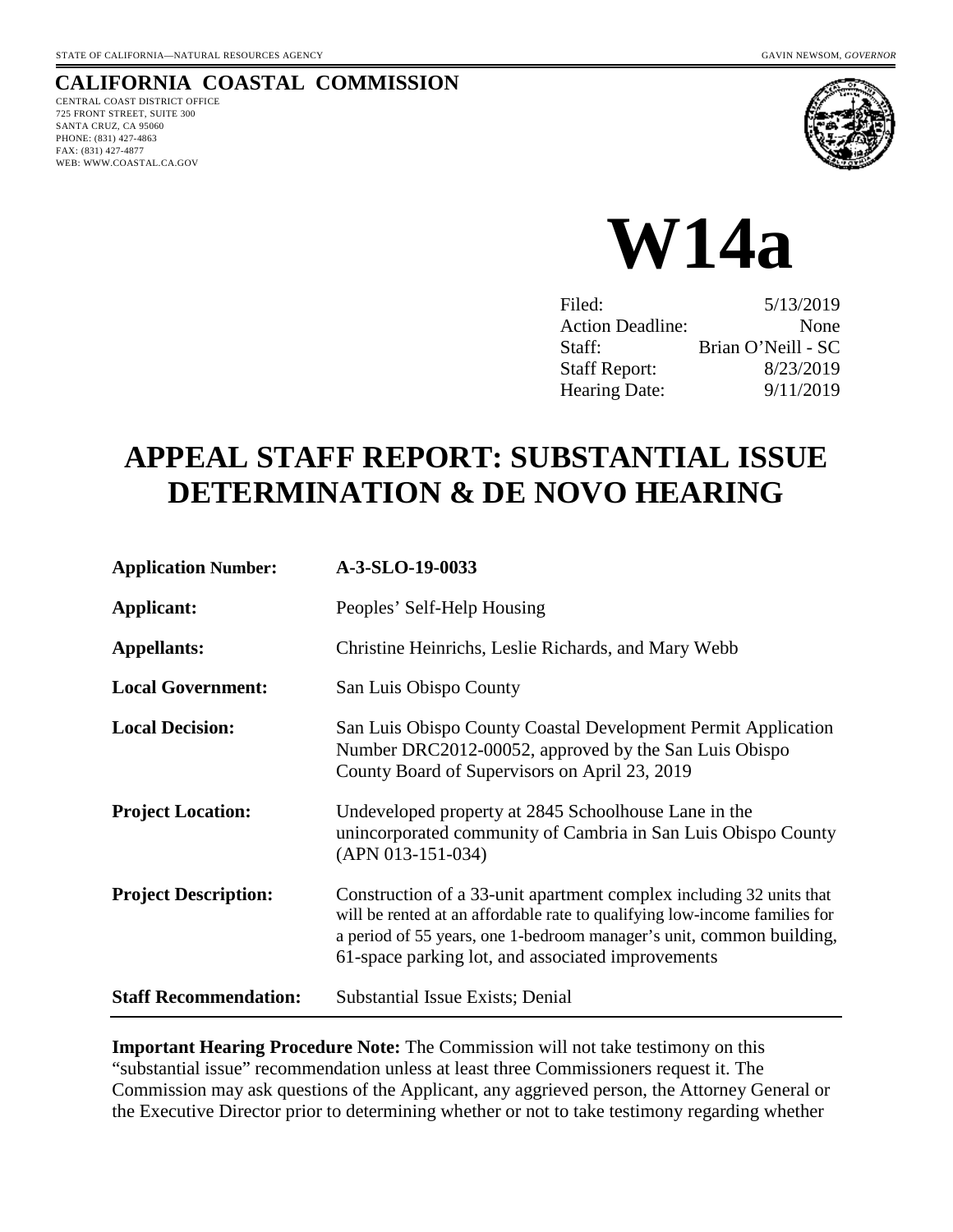the appeal raises a substantial issue. If the Commission takes testimony regarding whether the appeal raises a substantial issue, testimony is generally (and at the discretion of the Chair) limited to three minutes total per side. Only the Applicant, persons who opposed the application before the local government (or their representatives), and the local government shall be qualified to testify during this phase of the hearing. Others may submit comments in writing. If the Commission finds that the appeal raises a substantial issue, the de novo phase of the hearing will follow, unless it has been postponed, during which the Commission will take public testimony. (California Code of Regulations, Title 14, Sections 13115 and 13117.)

# **SUMMARY OF STAFF RECOMMENDATION**

San Luis Obispo County approved a coastal development permit (CDP) for the construction of a 33-unit apartment complex including 32 units that would be rented at an affordable rate to qualifying low-income families for a period of 55 years, one 1-bedroom manager's unit, a common building, a 61 space parking lot, and associated improvements on a 5.88-acre undeveloped property on the inland edge of the community of Cambria in unincorporated San Luis Obispo County. The Appellants contend that the County's action is inconsistent with numerous policies and standards in the County's certified Local Coastal Program (LCP), including primarily those related to water supply and sensitive habitats. Following review of the local record, staff recommends that the Commission find that the County's approval of the project raises a substantial LCP conformance issue, that the Commission take jurisdiction over the CDP application, and that the Commission deny that CDP application due to significant LCP inconsistencies.

The County's action raises substantial LCP water resource and sensitive habitat issues because: (1) the County did *not* determine that there was an adequate sustainable water supply to serve the project as is required by the LCP, but rather relied solely on a Cambria Community Services District (CCSD) intent-to-serve (or 'will serve') letter for this purpose; (2) the LCP explicitly *prohibits* the CCSD from issuing will serve letters until an affordable housing program is in place that allocates water from an adequate sustainable water supply, and no such program exists; (3) there is *not* an adequate sustainable water supply to provide new water service to serve new development in Cambria (and it is not adequate even for existing development), a fact that has been repeatedly determined by the Commission in relation to Cambria development through multiple actions, including certification of LCP policies (specific to the lack of available water and imposing specific water supply requirements) and CDP actions; (4) the sources of Cambria's water supply (i.e., Santa Rosa and San Simeon Creeks) are environmentally sensitive habitat areas (ESHA) that are *currently* being adversely affected by *existing* water extractions to support *existing* development in Cambria; and (5) the County found that the project could be served by the community's already oversubscribed water supply (a) because the project is for affordable housing, but the LCP only allows allocation of water supply when it is from an adequate sustainable water supply, which it is not; and (b) because the project would be required to comply with the CCSD's retrofit program designed to offset water use, but such offsets would be inadequate to meet LCP tests and the CCSD's program does not appear to actually offset such water use even if it were to be deemed an appropriate tool to meet LCP tests, which it is not.

The proposed project is located in an area where existing water extractions to serve the community already and significantly adversely affect significant coastal resources, including Santa Rosa and San Simeon Creeks and associated sensitive riparian habitats. The CCSD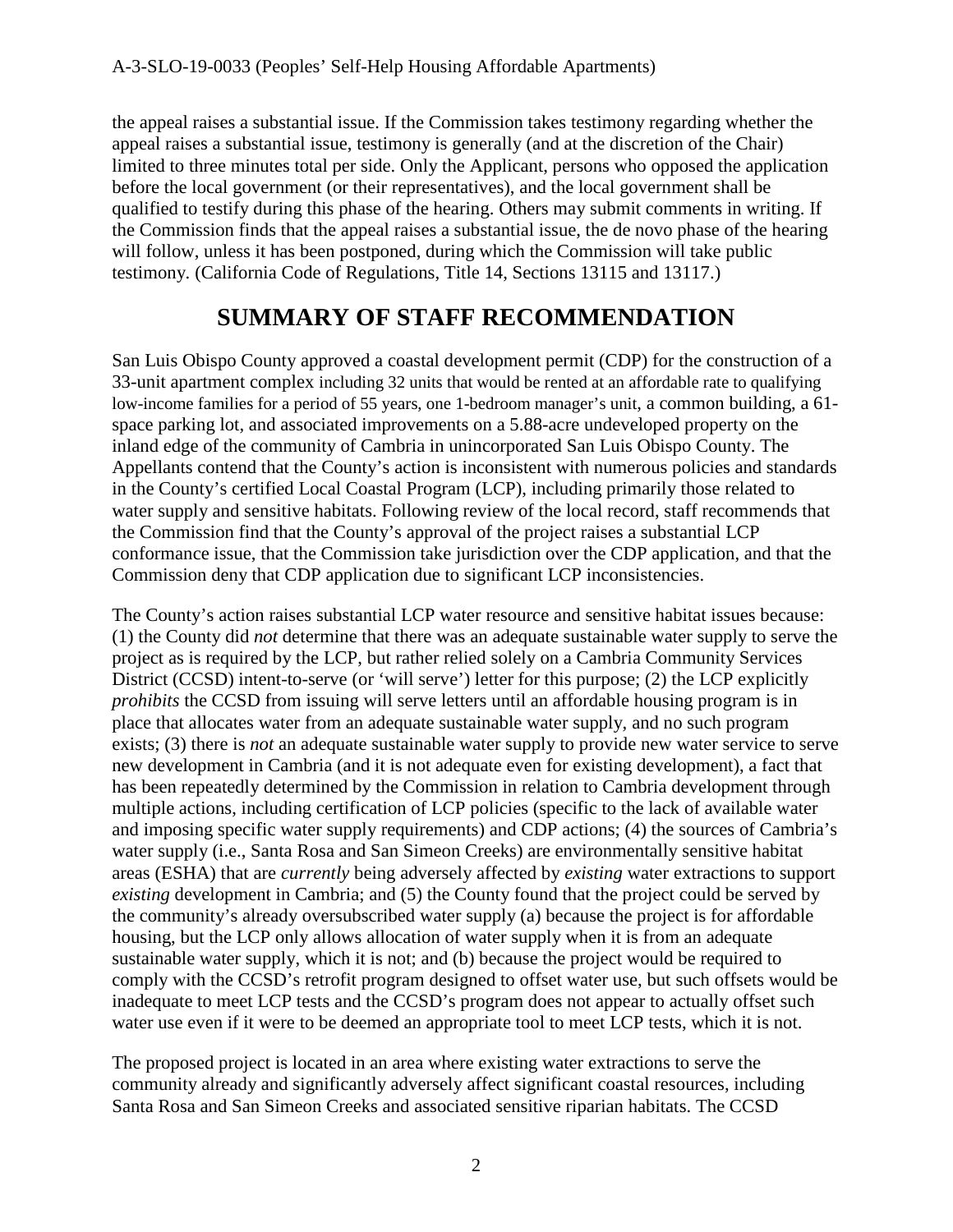declared a water moratorium prohibiting new connections in 2001 as a means to help address the problem, and that moratorium remains in effect. The moratorium and the applicable LCP policies based on it that were certified by the Commission in 2007 *only* allow new water service to a handful of proposed development projects that were pending before the County at the time of the moratorium and the LCP amendment and that CCSD had already committed to providing water for (known as 'pipeline projects'), and only when such pipeline projects institute required offsets designed to 'back out' such additional demand on already oversubscribed water supplies. This exception from the moratorium for these pipeline projects was not due to any finding that they would not lead to harm to the Creeks from adding more water demand to the system, rather it was considered a matter of equity and fairness to honor commitments made at the time (with potential attendant legal risks if such commitments were not recognized), provided they were strictly limited in the manner described above, and the Commission agreed to this scheme in the 2007 LCP amendment. There were originally a limited number of these 'grandfathered' pipeline projects, but there are no more such pipeline projects remaining today. As a result, currently the LCP essentially prohibits approval of new water service, taking into account the actual facts and reality on the ground, and does so in this case.

Notwithstanding these clear points about the LCP, the CCSD has continued to offer to provide new water services for proposed development that is not part of the original 'pipeline projects' list, as it did here, and the County has on occasion approved development based on CCSD 'will serves' to that effect, as it did here. There are significant precedential LCP interpretation and coastal resource concerns with the County's approach to approving projects given the context of inadequate regional water supply, including the effect of same leading to new water extraction demands on already oversubscribed Santa Rosa and San Simeon Creeks. This is particularly concerning as the CCSD has indicated that it would provide will serve letters to provide new water service to over *130 additional new projects* not on the pipeline projects list, and the CCSD further indicates that it believes it has the authority to increase that number as much as it wants. And because the County has stated that such will serve letters are sufficient to determine that there is adequate water to serve new development, notwithstanding LCP policies to the contrary specific to Cambria water supply, the County's action in this case raises serious issues regarding LCP water resource and sensitive habitat protections, including in terms of the effect of the County's position on interpretation of the LCP in future Cambria projects, where some 130 will serves or more await future County action.

Staff recommends that the Commission find that the County's action raises a substantial LCP conformance issue and that the Commission take jurisdiction over the CDP application. Due to the above LCP water supply inconsistencies, and the lack of available water to serve even *existing* development in Cambria let alone new water service to facilitate new development, staff further recommends that the Commission, on de novo review, deny the CDP. The motions and resolutions to do so are found on page 5 below.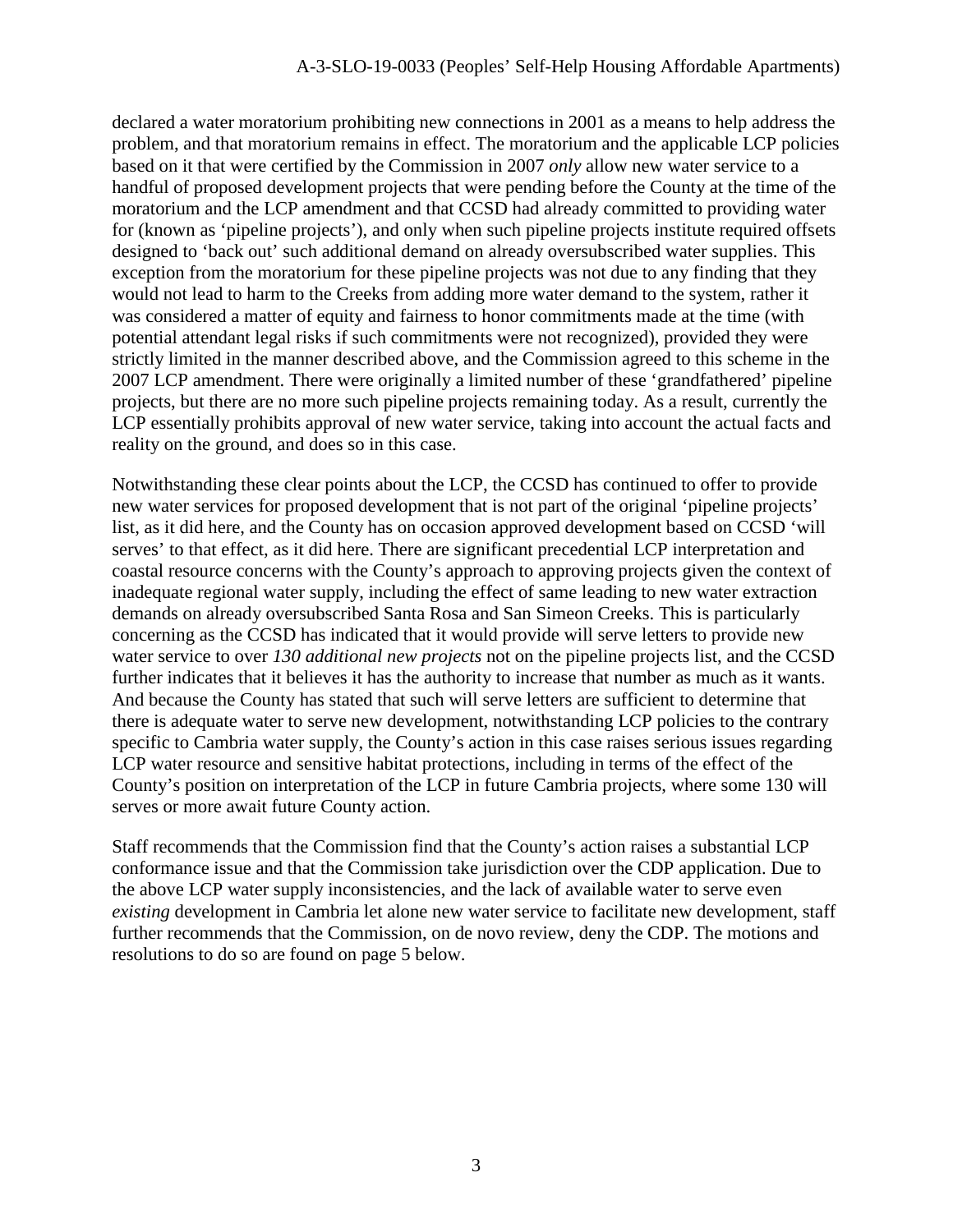# **TABLE OF CONTENTS**

## **APPENDICES**

Appendix A – Substantive File Documents

Appendix B – Staff Contacts with Agencies and Groups

## **EXHIBITS**

- Exhibit 1 Location Maps
- Exhibit 2 Site Photos
- [Exhibit 3 County's Conditions of Approval and Approved Project Plans](https://documents.coastal.ca.gov/reports/2019/9/w14a/w14a-9-2019-exhibits.pdf)
- Exhibit 4 County's Final Local CDP Action Notice
- Exhibit 5 Appeal Contentions
- Exhibit 6 Applicable LCP Provisions
- Exhibit 7 Emergency Water Shortage Declaration
- Exhibit 8 Emergency Coastal Development Permit
- Exhibit 9 San Simeon Creek Levels from 1988 Current
- Exhibit 10 CCSD Affordable Housing Program Resolution

## **[CORRESPONDENCE](https://documents.coastal.ca.gov/reports/2019/9/w14a/w14a-9-2019-corresp.pdf)**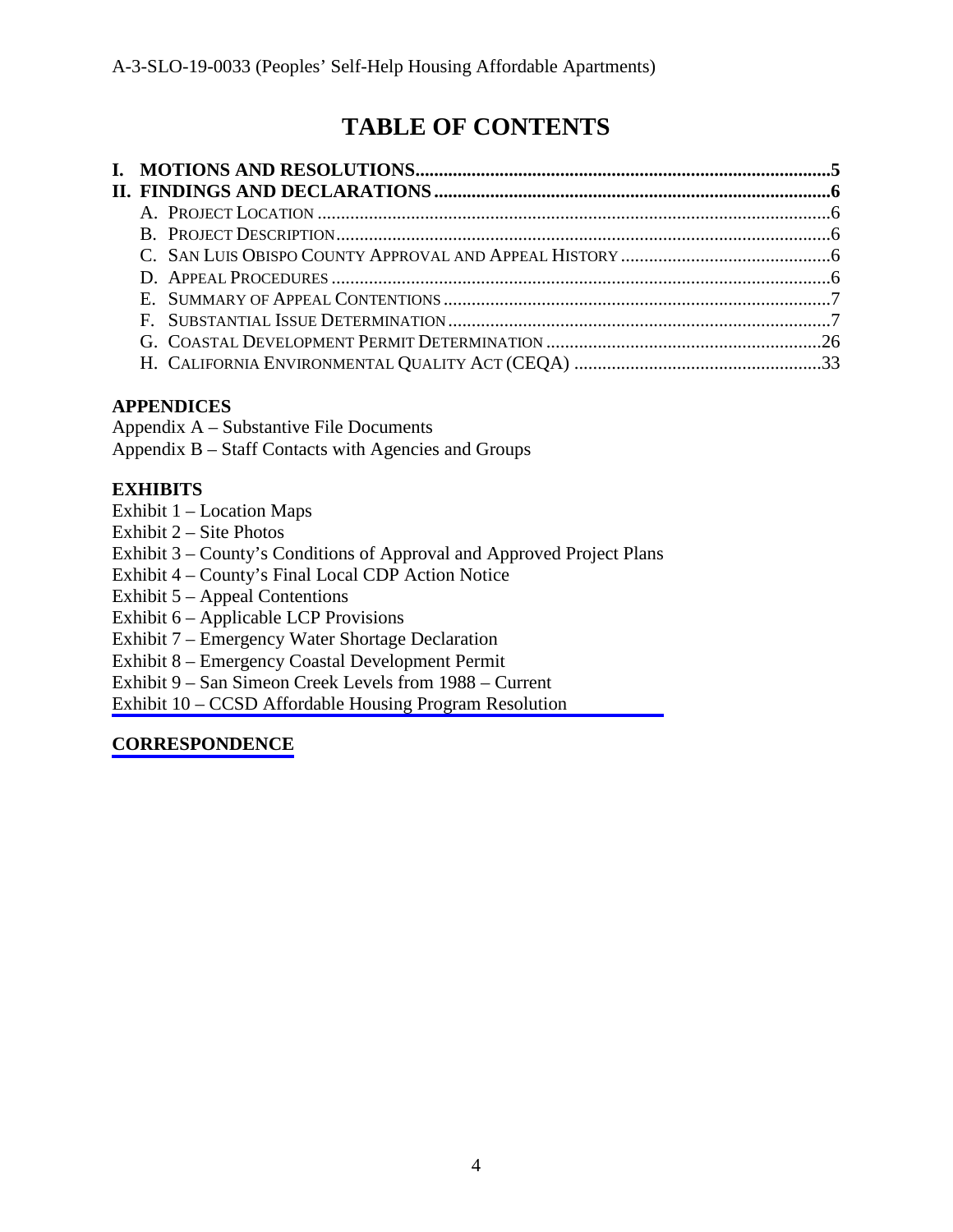# **I. MOTIONS AND RESOLUTIONS**

## **A. Substantial Issue Determination**

Staff recommends that the Commission determine that a **substantial issue** exists with respect to the grounds on which the appeal was filed. A finding of substantial issue would bring the CDP application for the proposed project under the jurisdiction of the Commission for de novo hearing and action. To implement this recommendation, staff recommends a **NO** vote on the following motion. Failure of this motion will result in a de novo hearing on the CDP application, and adoption of the following resolution and findings. Passage of this motion will result in a finding of no substantial issue and the local action will become final and effective. The motion passes only by affirmative vote of a majority of the Commissioners present.

*Motion: I move that the Commission determine that Appeal Number A-3-SLO-19-0033 raises no substantial issue with respect to the grounds on which the appeal has been filed under Section 30603 of the Coastal Act, and I recommend a no vote.* 

*Resolution to Find Substantial Issue: The Commission hereby finds that Appeal Number A-3-SLO-19-0033 presents a substantial issue with respect to the grounds on which the appeal has been filed under Section 30603 of the Coastal Act regarding consistency with the certified San Luis Obispo County Local Coastal Program.* 

## **B. CDP Determination**

Staff recommends that the Commission, after public hearing, **deny** a coastal development permit for the proposed development. To implement this recommendation, staff recommends a **NO** vote on the following motion. Failure of this motion will result in denial of the CDP and adoption of the following resolution and findings. The motion passes only by affirmative vote of a majority of the Commissioners present.

*Motion: I move that the Commission approve Coastal Development Permit Number A-3- SLO-19-0033 for the development proposed by the applicant, and I recommend a no vote.* 

*Resolution to Deny CDP: The Commission hereby denies Coastal Development Permit Number A-3-SLO-19-033 on the grounds that the development will not be in conformity with the San Luis Obispo County Local Coastal Program. Approval of the permit would not comply with the California Environmental Quality Act because there are feasible mitigation measures and/or alternatives that would substantially lessen the significant adverse effects of the development on the environment.*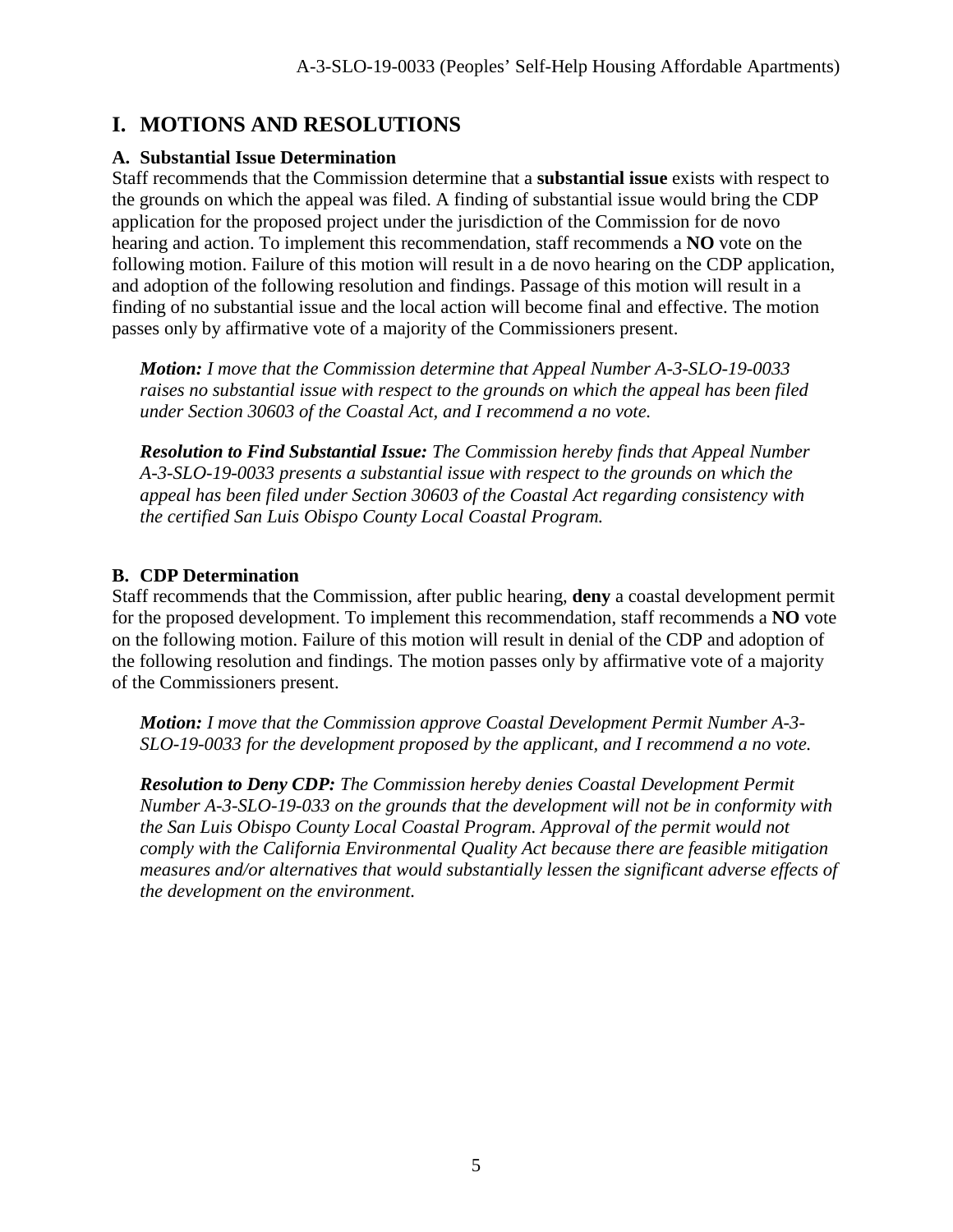# **II. FINDINGS AND DECLARATIONS**

The Commission finds and declares as follows:

## **A. PROJECT LOCATION**

The proposed project is located on a 5.88-acre parcel on the inland edge of the community of Cambria in unincorporated San Luis Obispo County at 2845 Schoolhouse Lane. Cambria is a small residential and tourist community within the LCP's North Coast Planning Area just south of Hearst Castle. The project site is east of Highway 1 and is bounded by Monterey pine forest to the west and north, an apartment complex to the south, and Santa Lucia Middle School to the east. The project site is largely undeveloped except for a dirt access road along the eastern edge of the property that leads to an existing single-family residence north of the project site. The site slopes to the north and is covered primarily with grassland transitioning to mixed scrub habitat, with some Monterey pine forest to the west. The parcel is zoned Residential Multi-Family (RMF), which allows for a wide range of densities and housing types. See **Exhibit 1** for project location maps and **Exhibit 2** for photos of the project site.

## **B. PROJECT DESCRIPTION**

The County's approval authorized the construction of a 33-unit apartment complex. Of those 33 units, 32 would be rented at an affordable rate to qualifying low-income families and deed restricted as affordable for a period of 55 years. The project includes 10 three-bedroom units, 19 two-bedroom units, and 3 one-bedroom studios. The project also includes 1 one-bedroom managers unit. The project also includes a common building with laundry facilities, industrial kitchen, meeting space, and restroom facilities. A 61-space parking lot and associated landscaping improvements are also included. See the County's conditions of approval and approved project plans in **Exhibit 3.**

## **C. SAN LUIS OBISPO COUNTY APPROVAL AND APPEAL HISTORY**

On January 10, 2019 the San Luis Obispo County Planning Commission approved a CDP for the proposed project (County CDP Application No. DRC2012-00052), a decision that was upheld on appeal by the County Board of Supervisors on April 23, 2019. Notice of the County's final action on the CDP was received in the Coastal Commission's Central Coast District Office on May 1, 2019 (see **Exhibit 4**). The Coastal Commission's ten-working-day appeal period for this action began on May 2, 2019 and concluded at 5 pm on May 15, 2019. Three valid appeals were received during the appeal period. See **Exhibit 5** for the full text of the appeals.

## **D. APPEAL PROCEDURES**

Coastal Act Section 30603 provides for the appeal to the Coastal Commission of certain CDP decisions in jurisdictions with certified LCPs. The following categories of local CDP decisions are appealable: (a) approval of CDPs for development that is located (1) between the sea and the first public road paralleling the sea or within 300 feet of the inland extent of any beach or of the mean high tide line of the sea where there is no beach, whichever is the greater distance, (2) on tidelands, submerged lands, public trust lands, within 100 feet of any wetland, estuary, or stream, or within 300 feet of the top of the seaward face of any coastal bluff, or (3) in a sensitive coastal resource area; and (4) for counties, approval of CDPs for development that is not designated as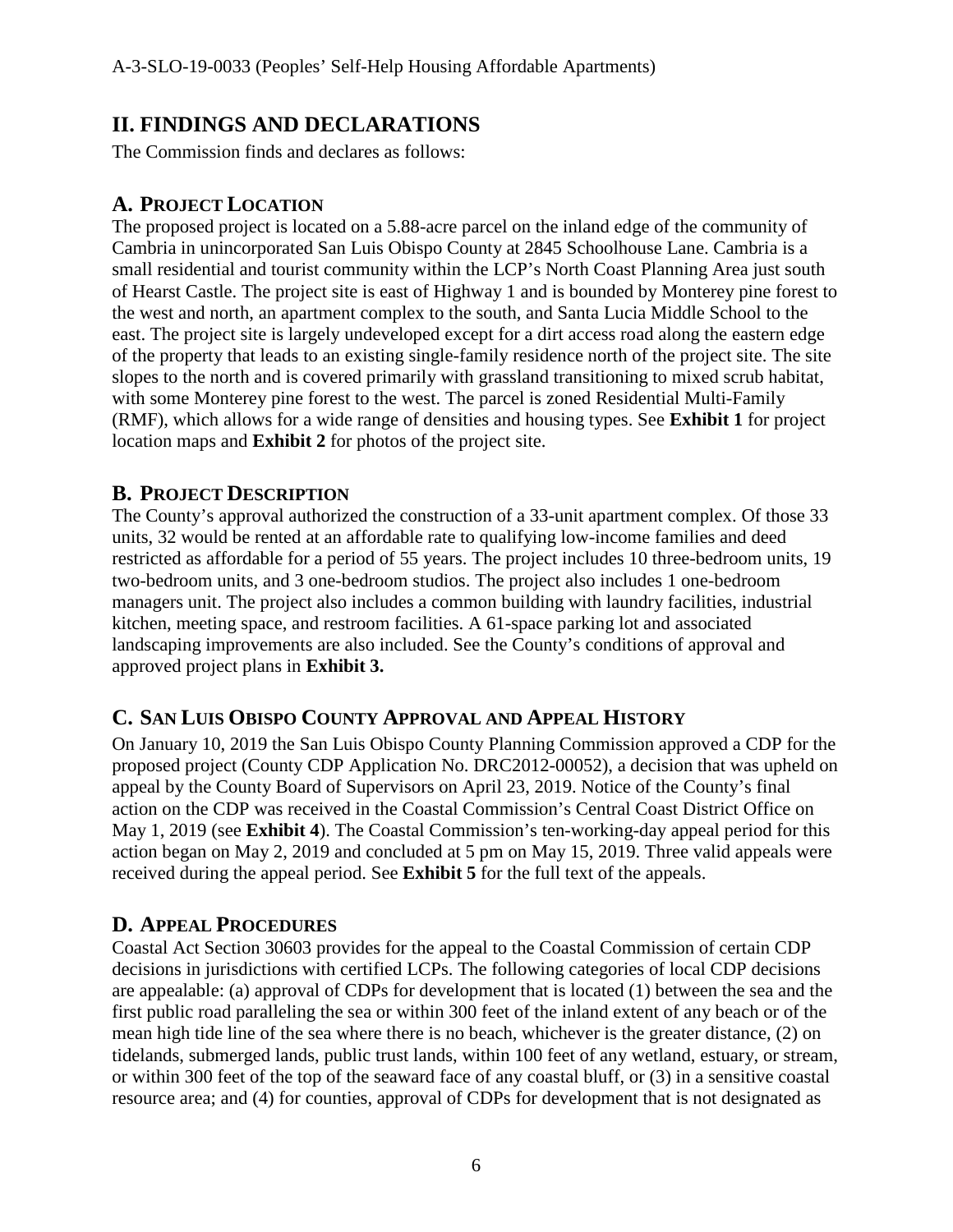the principal permitted use under the LCP (Coastal Act Sections  $30603(a)(1)-(4)$ .) In addition, any local action (approval or denial) on a CDP for a major public works project (including a publicly financed recreational facility and/or a special district development) or an energy facility is appealable to the Commission. (Coastal Act Section 30603(a)(5).) The County's approval of this project is appealable because the proposed development is located within a designated sensitive coastal resource area under the LCP.

The grounds for appeal under Section 30603(b)(1) are limited to allegations that the development does not conform to the certified LCP and/or to the public access policies of the Coastal Act. Section 30625(b)(2) of the Coastal Act requires the Commission to consider a CDP for an appealed project de novo unless a majority of the Commissioners present finds that "no substantial issue" is raised by such allegations. Under Section 30604(b), if the Commission conducts the de novo portion of an appeal hearing (following a determination of "substantial issue") the Commission can only approve a CDP if it finds the proposed development consistent with the certified LCP. If a CDP is approved for a project that is located between the nearest public road and the sea or the shoreline of any body of water located within the coastal zone, Section 30604(c) also requires an additional specific finding that the development is in conformity with the public access and recreation policies of Chapter 3 of the Coastal Act. This project is not located between the nearest public road and the sea (or the shoreline of a body of water located within the coastal zone), and thus this additional finding would not need to be made if the Commission were to approve the project following a de novo hearing.

The only persons qualified to testify before the Commission on the substantial issue question are the Applicant (or the Applicant's representatives), persons opposed to the project who made their views known before the local government (or their representatives), and the local government. Testimony from other persons regarding substantial issue must be submitted in writing. (California Code of Regulations, Title 14, Section 13117.) Any person may testify during the de novo CDP determination stage of an appeal.

## **E. SUMMARY OF APPEAL CONTENTIONS**

The Appellants contend that the County-approved project is inconsistent with numerous San Luis Obispo LCP groundwater resources and water supply policies, including those that prohibit new development in Cambria that will impact Santa Rosa and San Simeon Creeks, and that require new development to demonstrate an adequate water supply to serve it. The Appellants also state that the water retrofits that were installed for the project are inadequate to offset the proposed water use. In addition, one of the appeals claims that the project is located in a fire hazard area that would be difficult to evacuate in an emergency. See **Exhibit 5** for the Appellants' appeal documents and contentions.

## **F. SUBSTANTIAL ISSUE DETERMINATION**

The term substantial issue is not defined in the Coastal Act. The Commission's regulations simply indicate that the Commission will hear an appeal unless it "finds that the appeal raises no significant question" (California Code of Regulations, Title 14, Section 13115(b)). In previous decisions on appeals, the Commission has been guided by the following factors in making such determinations: (1) the degree of factual and legal support for the local government's decision that the development is consistent or inconsistent with the certified LCP and with the public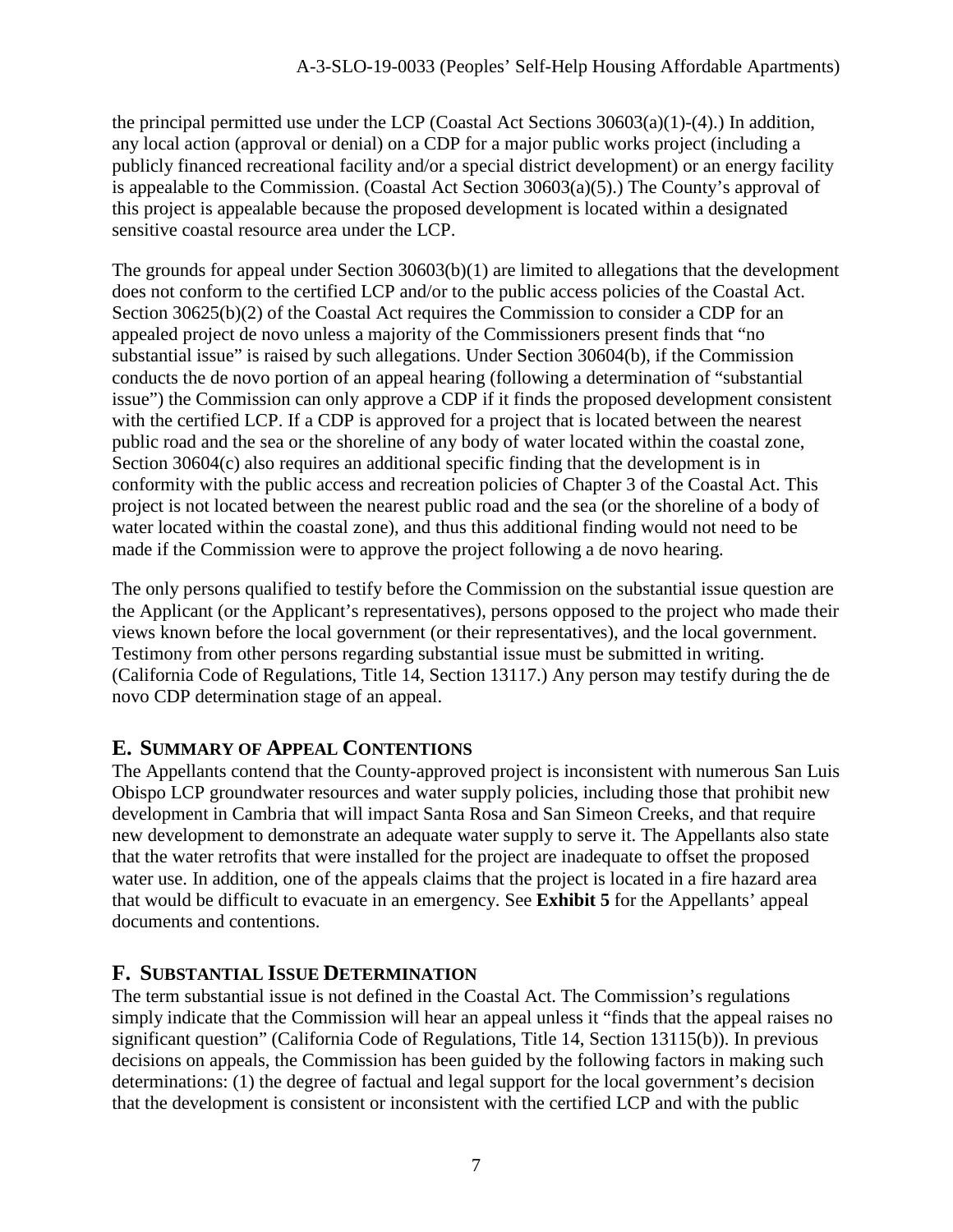access policies of the Coastal Act; (2) the extent and scope of the development as approved or denied by the local government; (3) the significance of the coastal resources affected by the decision; (4) the precedential value of the local government's decision for future interpretation of its LCP; and (5) whether the appeal raises only local issues, or those of regional or statewide significance. Even where the Commission chooses not to hear an appeal, Appellants nevertheless may obtain judicial review of the local government's CDP decision by filing a petition for a writ of mandate pursuant to Code of Civil Procedure, Section 1094.5.

In this case, for the reasons discussed further below, the Commission determines that the County's approval of a CDP for the project raises a substantial LCP conformance issue.

## **1. Water Supply**

 $\overline{a}$ 

#### *Cambria Water Supply Background*

Cambria's water supply depends entirely on the groundwater aquifers associated with Santa Rosa and San Simeon Creeks (collectively, "the Creeks"). The Creeks flow from their respective headwaters and both terminate into lagoons, which ultimately connect to the Pacific Ocean. In addition to the domestic and agricultural demands for water upstream, environmental demand in the form of adequate instream flows is necessary to sustain the Creeks' high quality habitat for a variety of aquatic and terrestrial species. The United States Fish and Wildlife Service (USFWS) designates the Creeks as critical habitat because they provide habitat for federally threatened South-Central Coast Steelhead and federally endangered Tidewater goby.

The Cambria Community Services District (CCSD) operates groundwater wells in the lower reaches of the Creeks to extract water from their respective groundwater aquifers to serve the demand of Cambria's urban water users. CCSD's groundwater extractions are permitted pursuant to CDP 428-10, as amended, which the Commission initially conditionally-approved in 1977, shortly after the enactment of the Coastal Act. The CDP limits total annual water extraction to 1,250 acre-feet, and further limits water withdrawals during the dry season. CCSD's water extraction activities are also limited by the State Water Resources Control Board, which recently further reduced the CCSD's right to divert water from the creeks below the level allowed under the [1](#page-7-0)977 CDP, particularly during the dry season.<sup>1</sup> The primary intent of these Creek-protective measures is to ensure that adequate water remains instream to support the Creeks' sensitive riparian habitats, and to prevent overdraft of the groundwater aquifers. [2](#page-7-1)

<span id="page-7-0"></span><sup>&</sup>lt;sup>1</sup> See "Issuance of Water Right Licenses 13916 and 13917," State Water Resources Control Board. March 14, 2019. The water right licenses reduce the CCSD's right to extract water from the Creeks to no more than 1,017 acre-feet annually (799 acre-feet annually from San Simeon Creek, where no more than 370 acre-feet of that extraction can be during the dry season, and 218 acre-feet annually from Santa Rosa Creek where no more than 155.3 acre-feet of that extraction can be during the dry season).

<span id="page-7-1"></span><sup>&</sup>lt;sup>2</sup> Overdraft is when water is pumped beyond the safe yield of a groundwater aquifer, leading to adverse impacts, such as subsidence, in which an aquifer's geological structures compress, which may result in irreparable damage to an aquifer's capacity to store water. When such groundwater is associated with rivers and streams, other adverse impacts can include a reduction in flows necessary to sustain biological organisms, including sensitive species. Overdraft can also cause seawater to intrude into an aquifer causing degradation of the quality of the freshwater supply. All of these impacts are known to affect Santa Rosa and San Simeon Creeks and their groundwater aquifers.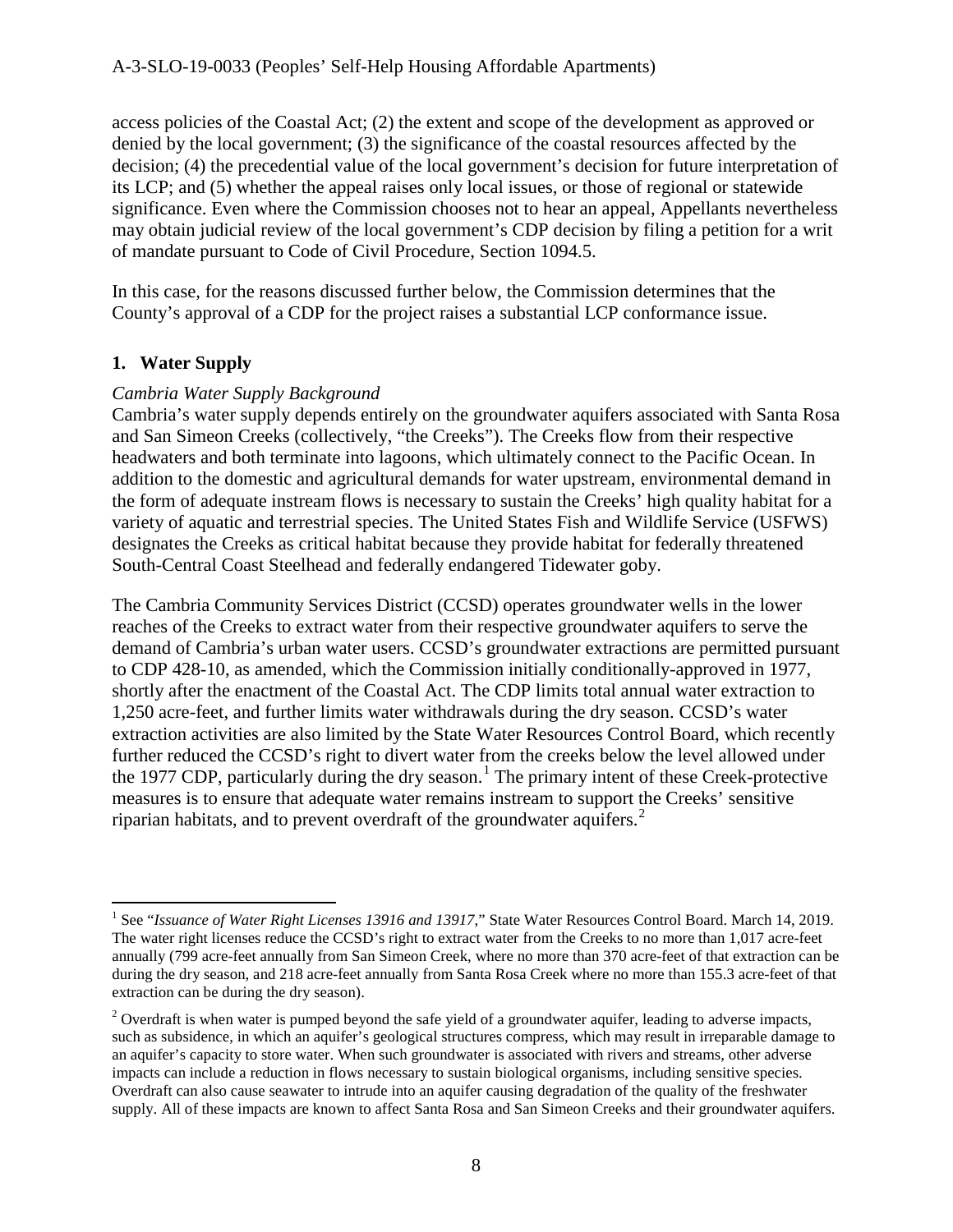Since the time of its initial 1977 approval of the CCSD's CDP for water extractions from the Creeks, the Commission has continually expressed concern regarding Cambria's capacity to maintain a reliable and environmentally sustainable water supply.<sup>[3](#page-8-0)</sup> In fact, as the Commission has made clear in the 2007 LCP North Coast Area Plan Update and multiple appeal/CDP cases,<sup>[4](#page-8-1)</sup> the existing water supply does not represent an adequate and sustainable supply that can serve even *existing* development in Cambria without significant resource harm, and certainly is not an adequate water supply to also serve *new* development in addition to that. It has been well understood for many years that an additional water supply is required for Cambria to provide reliable water supply service to its existing users without significant environmental degradation, and the same necessarily holds true for new water service to support new users. Because the CCSD's sole source of water is the Creek's underground aquifers, the water supply is also particularly vulnerable to annual and seasonal fluctuations in rainfall. Further, because of the nature and configuration of the aquifers (i.e., they are narrow, shallow, porous, and surrounded by bedrock with little capacity for water storage), even in times of abundant rain the maximum storage capacity of these aquifers is inherently limited, and is significantly reduced in dry months. Thus, unless and until a new water supply is secured, the sustainability and long-term security of Cambria's existing supply cannot be improved with increased rainfall and is particularly susceptible to even short-term periods of drought.

In order to address these issues, including the Commission's concerns, the CCSD enacted a moratorium on new water connections in 2001,<sup>[5](#page-8-2)</sup> which was also ultimately reflected in the LCP via an LCP amendment (as discussed below). The CCSD exempted from this moratorium certain proposed development projects in Cambria that were then on CCSD's existing commitments list. These were projects that were in the "pipeline" so to speak, which, according to the LCP (as amended), were those projects that at the time of the moratorium: (1) had valid water allocations, generally in the form of an intent-to-serve (or 'will serve') letter from the CCSD; and (2) the County had accepted the project's CDP application for processing. At that time, there were approximately 64 such "pipeline projects." Subsequently in 2007, the County submitted and the Commission certified an LCP amendment addressing water supply issues in Cambria, which included standards specific to new development proposed within Cambria to address the known lack of adequate water supply (LCP Amendment SLO-MAJ-1-06 Part 1). The purpose of the amendment was, in part, to recognize that CCSD moratorium and to strictly limit new development requiring new water service in Cambria until the CCSD secured new water sources. The Commission found that:

*…new development in Cambria cannot be accommodated consistent with the Coastal Act absent a new water supply and a comprehensive analysis of the coastal resource protection requirements of San Simeon and Santa Rosa creeks, the underlying* 

<span id="page-8-0"></span><sup>&</sup>lt;sup>3</sup> See, for example, analyses associated with the Commission's findings for the 1998 LCP North Coastal Area Plan Update and for the 2001 San Luis Obispo County LCP Periodic Review, in which the Commission analyzed the issues and the problems in depth, including identifying the need for additional studies and measures to assure protection of the Creeks.

<span id="page-8-1"></span><sup>4</sup> See, for example, A-3-SLO-01-122 (Cambria Pines Lodge Expansion); A-3-SLO-02-050 (Monaco); A-3-SLO-02- 073 (Hudzinski); A-3-SLO-13-0213 (Kingston Bay Senior Living); and A-3-SLO-14-0044 (Fox SFD).

<span id="page-8-2"></span><sup>&</sup>lt;sup>5</sup> As part of the CCSD's Water Code 350 Emergency Declaration on November 15, 2001.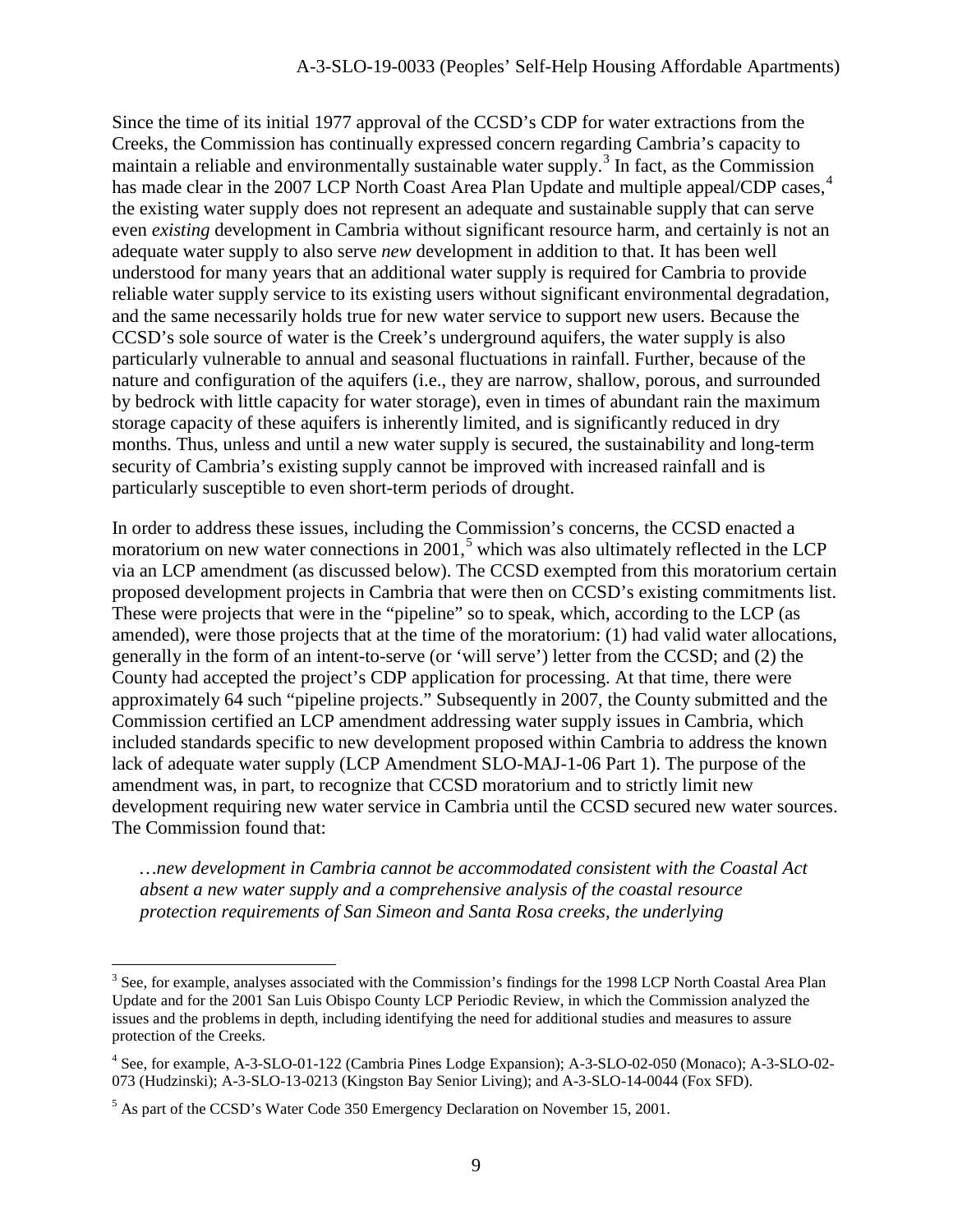*groundwater, and other coastal resources. …In short, adequate public water supplies are not currently available for new development in Cambria.* 

And in 2008, the San Luis Obispo County Board of Supervisors adopted an "Alert Level III" for Cambria's water supply under the LCP's Resource Management System.<sup>[6](#page-9-0)</sup> The LCP identifies an Alert Level III as the most severe constraint level, where the existing demand of the resource has met or exceeded the available capacity. Cambria's water supply currently remains designated within the LCP Resource Management System as Alert Level III.

In short, Cambria has a critically short water supply, where extractions to serve the community significantly adversely affect significant coastal resources, including Santa Rosa and San Simeon Creeks and associated sensitive riparian habitats. The moratorium (which remains in effect today) and the applicable LCP policies based on it (that were submitted by the County and certified by the Commission in 2007) *only* allow new water service to a handful of then-proposed development projects that were pending before the County at the time of the moratorium that CCSD had already committed to providing water (i.e., 'pipeline projects'), and only then subject to required offsets designed to reduce additional demand on already oversubscribed water supplies. This exception from the moratorium for these pipeline projects was not due to any finding that they would not lead to harm to the existing water supply from adding more water demand to the system, rather it was considered a matter of equity and fairness to honor CCSD commitments made at the time (with the possibility of attendant legal risk if such commitments were not recognized), provided they were strictly limited in the manner described above, and the Commission agreed to this scheme in the 2007 LCP amendment. There were originally some 64 of these grandfathered pipeline projects, but there are no more such pipeline projects remaining today.<sup>[7](#page-9-1)</sup> As a result, currently the LCP prohibits approval of new water service in Cambria, taking into account the actual facts and reality on the ground. $8$ 

In 2014 the CCSD declared a 'Stage 3 Water Shortage Emergency'<sup>[9](#page-9-3)</sup> and acknowledged it did not and does not have adequate water supply to support Cambria's *existing* water demand (see

<span id="page-9-0"></span><sup>&</sup>lt;sup>6</sup> The RMS is a component of the LUP that provides one of the tools for identifying and addressing identified resource constraints and capacities (e.g., water supply and wastewater treatment capacities). The main purpose of the RMS is to provide the County and the general public with a systematic means of assessing resource constraints and capacities on a regular basis, including annual reassessments that allow the County to regularly update such assessments in relation to the best available information, and to identify measures to address such issues.

<span id="page-9-1"></span> $<sup>7</sup>$  And even if there were, the approach for allowing them to proceed in the face of such water shortages was always</sup> considered interim. Some 18 years later, such issues of procedural fairness have diminished and much more is known about the depth of the water supply problem in Cambria. Thus, even if pipeline projects were to exist, such projects could not satisfy the requirements of CZLUO Section 23.04.430 requiring adequate water.

<span id="page-9-2"></span><sup>8</sup> The applicable LCP policy does potentially allow for new development requiring new water service that is *not* a pipeline project, but only if it is based on a water source that does not adversely impact Santa Rosa and San Simeon Creeks (NCAP Planning Area Standard 4; see Exhibit 6). Given Cambria is served solely by CCSD, and further given that CCSD's only water source comes from those two creeks and leads to adverse impacts to them, development meeting such criteria is considered non-existent at this time. Certainly, at least in this case, the project in question cannot be found consistent with this LCP policy allowance since approval is premised on water service being provided by the CCSD.

<span id="page-9-3"></span><sup>&</sup>lt;sup>9</sup> The Stage 3 Water Shortage Emergency was declared by the CCSD Board of Directors pursuant to Water Code Section 353, which allows governing bodies to adopt regulations and restrictions on water deliveries to conserve water for the greatest public benefit.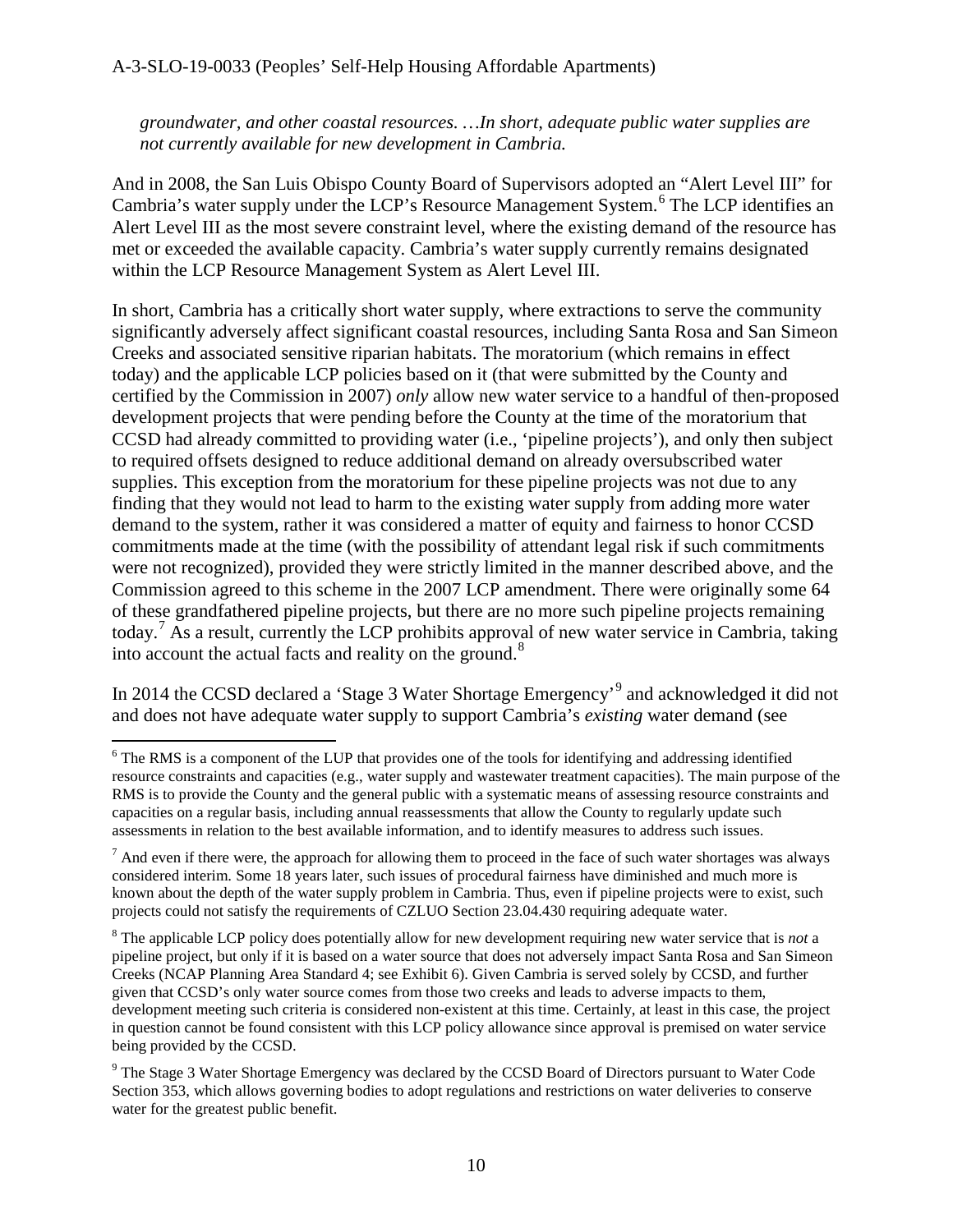**Exhibit 7**). Existing wells at that time were lower than two feet above sea level and in the absence of a new water supply, the CCSD projected that sometime in 2014 "the community stands a real chance of literally running out of water, forcing Cambrians to shut businesses and possibly even leave homes."<sup>[10](#page-10-0)</sup> In response to this declared water emergency, San Luis Obispo County granted the CCSD an Emergency CDP (see **Exhibit 8**) in June 2014 for a desalination plant meant to provide a temporary emergency water supply, despite Commission staff's articulated concerns at the time (and since) regarding the coastal resource impacts associated with such a project, including on ESHA (including where project components would be sited) and sensitive species. In fact, the CCSD had previously applied for a CDP from the Commission for test wells to assess the viability of a such desalination plant adjacent to Santa Rosa Creek, but the Commission denied that application due to its unmitigated and adverse coastal resource impacts. Nevertheless, the project was within the County's jurisdiction and the County issued the emergency CDP based on the CCSD's assessment of Cambria's critically low water supply at that time. The project intended to treat a blend of salt, fresh and treated wastewater that would be stored in an effluent pond and injected back into the aquifer after several different treatment processes, including reverse osmosis. The project approved under the emergency CDP was supposed to operate only during emergency conditions and only to provide water for existing development. The CCSD is currently facing litigation where petitioners claim that the CCSD operated the facility in non-emergency situations. The facility, however, is no longer operational, in part due to a cease-and-desist order issued by the Regional Water Quality Control Board (RWQCB) in 2017, noting over 162 violations associated with the operation, including unpermitted and uncontrolled discharge into the groundwater system.

CCSD has submitted a follow-up regular CDP application (appealable to the Commission) to the County designed to make the emergency operation a permanent and larger water supply project to be used for all purposes, including to serve new development requiring new water sources, but that application has not yet been filed as complete. The project will need to meet the requirements of numerous agencies, including the RWQCB, the California Department of Fish and Wildlife, the USFWS, the U.S. Army Corps of Engineers, and the National Marine Fisheries Service. All of these agencies, including Commission staff, have raised concerns regarding the likely environmental resource impacts from the proposed water supply project and its likely nonconformity with various elements of the LCP. There is currently no established timeline for when the CCSD might complete its CDP application, and then for the County to take action on it, and then for potential appeals of a County decision to be considered by the Commission. Thus, it is not clear when or even if a facility such as is currently proposed may eventually come online, and it is not appropriate to countenance it in relation to whether such water source (if ultimately approved) could provide for new water connections to serve development, such as the current proposal, in an LCP consistent manner.

Thus, CCSD continues to pursue at least that project to bolster water supplies in Cambria, but it is not clear when or if that project will be approved and/or come online, and thus the same water supply issues that have affected Cambria for decades (as reflected in the discussion above) apply today. Even water supply to *existing* development is problematic in relation to the substantive standards of applicable LCP policies, without even considering new development. In fact, as stated succinctly by the Commission in 2007 as part of its approval of LCP Amendment SLO-

<span id="page-10-0"></span><sup>10</sup> See "*Cambria's Emergency Water Supply Project: Questions and Answers,*" CCSD. November 3, 2014.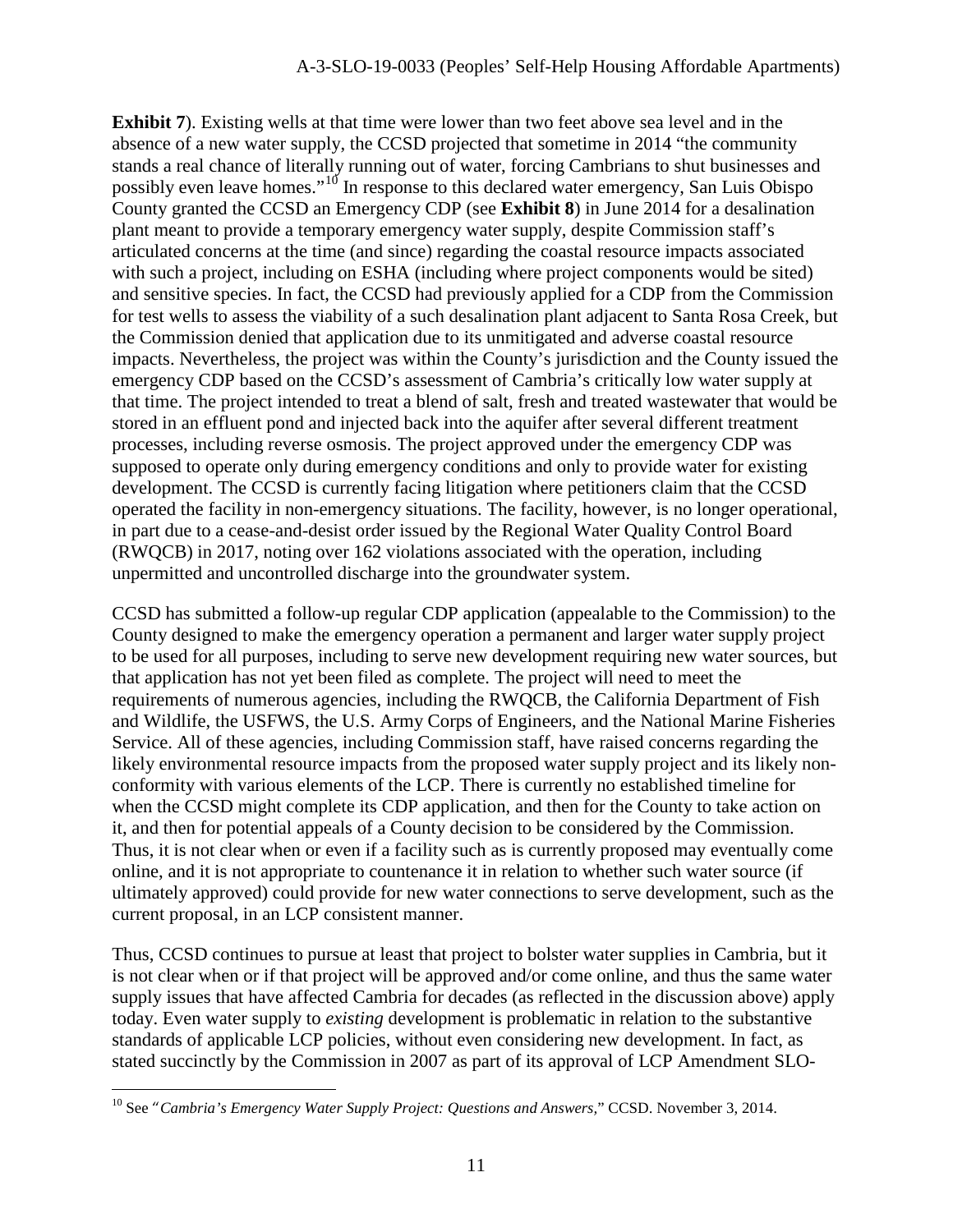MAJ-1-06 Part 1, and still pertinent today: "adequate public water supplies are not currently available for new development in Cambria." And the LCP has been amended in the past to recognize same, and to prohibit development (other than pipeline projects, of which no more exist) that requires new water service absent the CCSD/community finding a new sustainable water source and supply (LCP Amendment SLO-MAJ-1-06 Part 1).

*CCSD Continues to Provide Will Serves Despite Exhaustion of Pipeline Project List*  Notwithstanding these clear points about the LCP, the CCSD has continued to offer to provide new water services for proposed new development that is not part of the original 'pipeline projects' list, as it did here, and the County has on occasion approved development based on CCSD 'will serve' letters to that effect, as it did here. There are significant LCP interpretation and coastal resource concerns with the County's approach. The CCSD has justified same in three main ways. First, CCSD has simply made additional water commitments, notwithstanding the moratorium and the applicable LCP policies, and estimates that there are some 32 proposed development projects currently pending that would represent new service of that type to which it would provide will serve letters (6 of which, including the project appealed here, with active will serve letters). The CCSD indicates that this number can be increased at any time through court order, settlement agreement, of resolution by the CCSD Board of Directors. However, none of these new commitments are 'pipeline projects' that are recognized by the LCP.

Second, the CCSD also states that it will provide service and new connections to undeveloped vacant parcels that have purchased an "active service transfer" whereby a "receiver" parcel purchases an existing water meter from a "sender" property.[11](#page-11-0) Although the active water meter transfer transaction may include permanent retirement of the "sender" property, thus in theory offsetting the new connection of the "receiver" site, often the sender property is served by multiple water meters and sells an "extra" water meter without actually reducing water consumption. Although the CCSD cannot currently confirm the exact number of vacant "receiver" parcels on its active water meter transfer list, the CCSD estimates approximately 12 parcels are currently on the list, and it further indicates that the number may increase if additional water meter transfers occur. The LCP does not account for nor condone such meter transfers as a method for ensuring adequate water supply, and in fact the LCP policy is based on allowing water service to continue to existing pre-moratorium customers, but not to create new customers through a type of 'meter market exchange.'

And finally, the CCSD in the early 1990s determined that it would supply new water service to affordable housing projects at a rate of six such units per year, which the units would be carried over from year to year if not brought online. In 2013 the CCSD capped the number at 89, of which 33 were to be allotted to the current proposed project on appeal (see **Exhibit 10**). None of these allocations consider the impact of the new units on CCSD's limited water supply, nor the impact of additional withdrawals from San Simeon and Santa Rosa Creeks. Again, although the LCP does encourage the provision of affordable housing, it does *not* provide a means for new water service past the pipeline projects list unless and until a new water source comes online that can serve new development without adverse impacts to water supply. Currently, CCSD indicates that it has active applications for 32 additional new affordable housing units (not counting the 33 for the current project).

<span id="page-11-0"></span><sup>&</sup>lt;sup>11</sup> See Section 8.04.100 of the CCSD Municipal Code. The CCSD Municipal Code is not part of the LCP.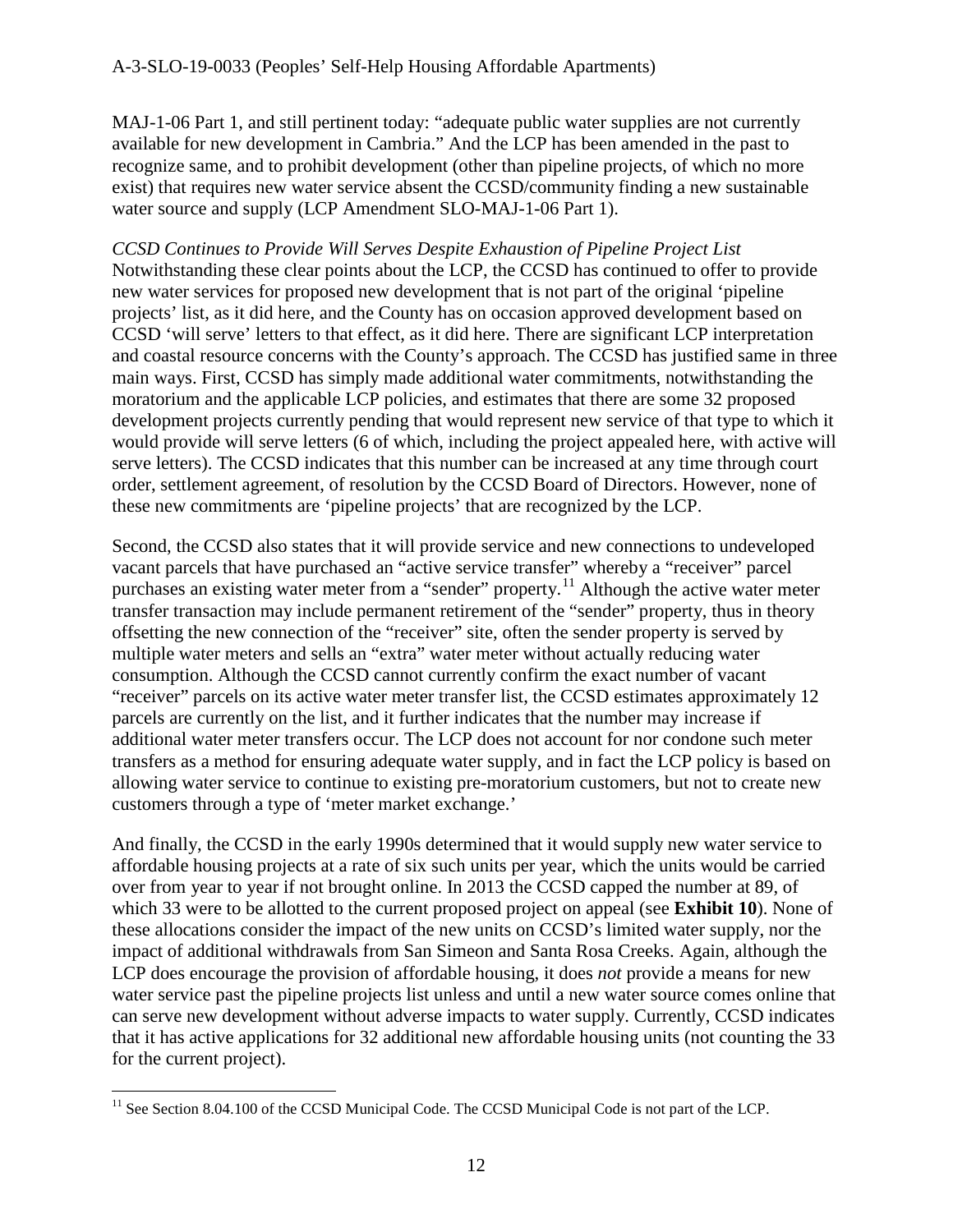In sum, CCSD indicates that it would be willing to provide new water service for over 130 projects, none of which are on the pipeline list codified in the LCP, and none of which can be provided water service consistent with the LCP, given the current facts and reality on the ground with respect to regional water supply. In addition, CCSD further indicates that it has the authority to increase the number of such projects it would serve at any time and at its discretion based on its Municipal Code (which is not part of the LCP). All of this despite zero support for same in the LCP, or in past LCP or CDP actions of the Commission. While this is problematic, the CCSD does not implement the LCP, the County does, and the CCSD's current unfounded positions would not in and of themselves lead to LCP inconsistencies. However, because the County has stated that such will serve letters by the CCSD are sufficient to determine that there is adequate water to serve new development, notwithstanding LCP policies to the contrary specific to Cambria water supply, the CCSD's posture with respect to water supply issues (by way of the County's reliance on the CCSD's representations in approving development under the LCP) does raise serious issues regarding LCP water resource and sensitive habitat protections.

#### *CCSD Retrofit Program*

Pursuant to LCP Policy NCAP Planning Area Standard 4(B), if new development requiring new water service resulting in increased water use is allowed in Cambria because it is a pipeline project, then it is required to "offset such increase through the retrofit of existing water fixtures within the Cambria Community Service District's service area, or through other verifiable actions to reduce existing water use in the service area (e.g. the replacement of irrigated landscaping with xeriscaping)." In practice, such offsets have occurred through CCSD's retrofit program. Specifically, prior to issuing an intent-to-serve letter, CCSD requires the proposed development to participate in its retrofit program in an attempt to offset the proposed water use. The program is designed to replace older water fixtures in existing homes with newer more efficient fixtures in order to reduce water consumption (e.g., such fixtures may include showerheads, toilets, laundry machines, irrigation systems, dishwashers, etc.). Proposed development may either install their own verified retrofits or purchase "retrofit points" that have been "banked" by the CCSD.

CCSD indicates that such retrofit points are accumulated in three main ways, all of which are required and specified in Section 4.20.020 of the CCSD Municipal Code. First, whenever there is a residential sale in Cambria, the buyer is required to retrofit the existing house. Second, whenever there is a remodel that includes plumbing fixtures, the property owner is required to retrofit their house. Third, whenever there is a change in use of a commercial structure, the owner or new tenant must retrofit the commercial structure. In these three situations, CCSD staff inspects the structures before the retrofits have been installed and then 60 days after the initial inspection to confirm installation. The identified water savings are calculated and "banked" as retrofit points. Per CCSD, each point is intended to represent the saving of 1 gallon of water per day.

Much of the community of Cambria has already been retrofitted with efficient fixtures, and there are limited options available for additional retrofits. As a result, CCSD indicates that most required water use offsets are accomplished through the purchase of retrofit points, which have already been banked from retrofits that were already required to be installed, which the CCSD indicates cost \$50 per point. The CCSD maintains a "Retrofit Points Equivalency Table" that explains the number of points a particular project needs to purchase, which is updated by the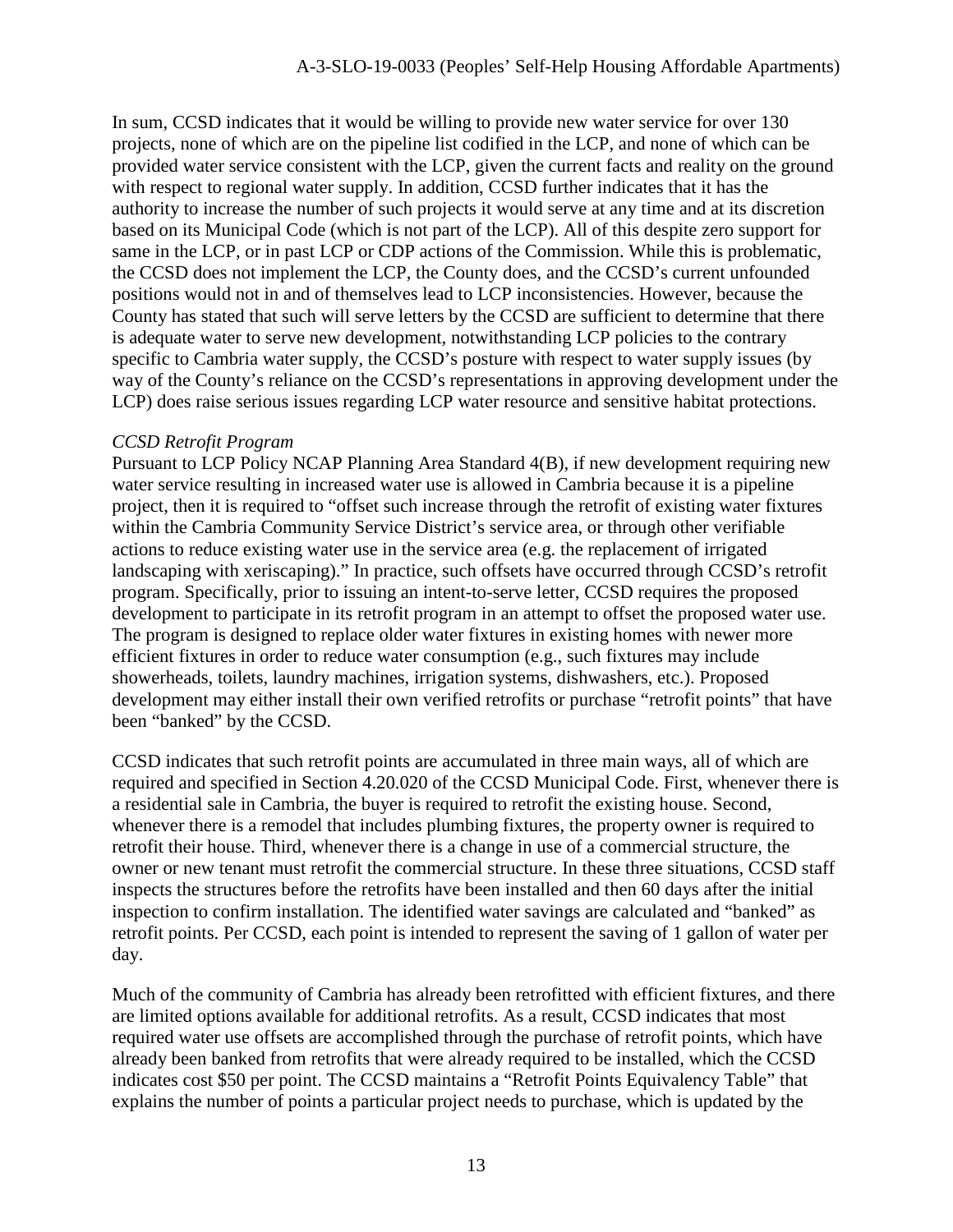#### A-3-SLO-19-0033 (Peoples' Self-Help Housing Affordable Apartments)

CCSD Board annually. For single-family homes, the number of points needed is determined based on the number of bathrooms and square-footage of the project parcel. For example, a onebathroom house on a 4,000 square-foot parcel requires the applicant to purchase 90 points (equating to 90 gallons of water per day in this system) for \$4,500. For multi-family units, the CCSD requires 120 points per unit (or 120 gallons of water per day in this system), regardless of the number of bathrooms or size. The currently appealed 33-unit apartment project therefore required 3,960 points (representing 3,960 gallons of water use per day, which would equate to a total fee of \$198,000 to the CCSD). The CCSD indicates that the Applicant satisfied the retrofit requirements through a combination of installing actual retrofits and purchasing retrofit points.

There are a variety of problems with the CCSD retrofit program that suggest that, at best, it is unclear if it actually accomplishes what the LCP requires, namely an actual physical reduction in use of water that is equivalent to the amount of water that would be used by the pipeline project being allowed (bracketing for the moment that there are no more pipeline projects, and thus this LCP policy is inapplicable to this project). First, the actual retrofits that are turned into points by the CCSD are required by CCSD ordinance, and would occur regardless of any point banking. In fact, these retrofits are not intended to be 'pre-allocated mitigation' that can be 'banked' for some future impact (i.e., as mitigation banks are typically structured), rather they are independently required by regulation because of the issues the community has with water supply. To require them once for this purpose, and then to allow others to rely on them for additional offsets would appear to be a form of 'double-dipping' on the benefits of the mitigation required in each case of offset. To actually offset water use, actual offsetting *reductions* tied to that specific amount of water use would have to be applied independently of prior actions and requirements designed to reduce water use for other purposes and reasons. Further, the CCSD indicates that it does not have a database of the existing retrofit points and does not know how many points are in its 'bank'. In fact, there appears to be little to connect the purchase of retrofit points, were that even to be appropriate as an offset tool, to actual water use reduction, meaning any real reduction or even 'no-net increase' of water usage based on purchase of offset credits may simply be illusory.

In addition, CCSD indicates that it does not re-inspect the installed retrofits after the initial 60 day calculation inspection. Thus, property owners could inadvertently remove the retrofits (e.g., by replacing a showerhead, removing an aerator, or installing non-drip irrigation) and the water use reduction would not actually be realized. According to the CCSD's last inventory of its retrofit bank in January 2014, over 70% of the banked retrofits were accomplished through showerhead and aerator replacements, which are the also the easiest and most common retrofits to remove. In addition, once retrofit points are purchased or retrofits are installed, the CCSD does not require any further water offsets regardless of future water consumption. In other words, if a proposed project is built and actually uses more water than originally estimated, the project is not required to offset the additional water use and the project would lead to an overall increase in Cambria's water use (assuming that the original retrofits installed or points purchased led to an actual reduction in water consumption in the first instance, which does not appear to at this time). Because the CCSD does not have an accounting of its retrofit points, including from which retrofit they were generated, it is also possible for the same structure to be retrofitted more than once, and to be deemed to have reduced the same amount of water use over and over again, and to generate additional retrofit points, even if only one water use reduction episode is possible. The CCSD also does not have information regarding actual water use of retrofitted properties to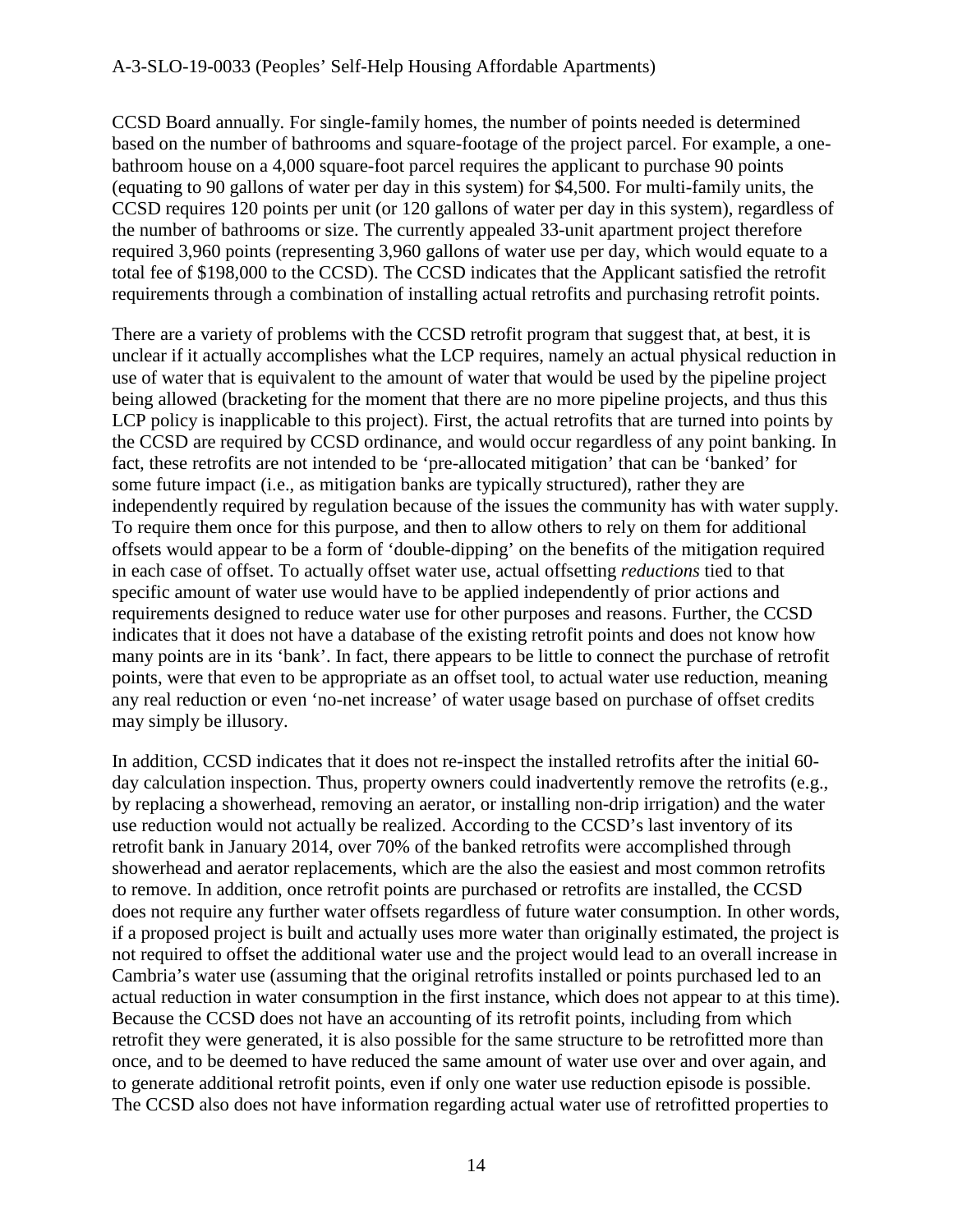determine whether the calculated water savings has led to an actual reduction in water use beyond however retrofits should work in theory or on paper. The CCSD also does not reduce allocated water entitlements for retrofitted structures to ensure that actual water consumption is decreased. Once the retrofits are calculated and banked, the points are available for purchase regardless of actual water savings.

Moreover, the retrofit conversion table that is used to determine how many retrofit points a development needs to purchase was originally determined based off the findings of a Water Use Efficiency Plan adopted by CCSD in 2013 (see **Appendix A**). The report calculated the average daily water use for a variety of different development types. For example, two-bedroom singlefamily residential homes in Cambria were found to consume 120 gallons per day on average. For multi-family projects, such as the project here, the number required is always 120 points per unit (or 120 gallons per day per unit), regardless of size, even though the report found that average multi-family unit in Cambria used 150 gallons per day. Thus, according to the report the CCSD used to create its retrofit conversion table, a 10-unit multi-family development would use 1,500 gallons per day, but would only be required to offset 1,200 gallons per day through CCSD's program, or 20% less than actual estimated water use (which itself is an estimate, and not necessarily reflective of what actual use may be). In short, the program has a serious flaw when it comes to calculating the necessary retrofit points necessary to offset water usage of a proposed multi-family development.

Finally, the LCP requires "written confirmation from the CCSD that any in-lieu fees collected from the applicant have been used to implement projects that have reduced existing water use within the service area in an amount equal or greater to the anticipated water use of the project." However, as explained above, the retrofit points available for purchase are banked from retrofits that are already required and have already been installed by CCSD customers at their own expense. The in-lieu fees paid by project Applicant's to purchase retrofit points are not specifically reserved to implement water savings projects as required by the LCP, but such fees are instead deposited into the CCSD's "Water Operating Department" fund.

Thus, the retrofit program suffers from a series of issues that appear to indicate that it does not actually serve to offset water use in the way required by the LCP. Per the language of LCP Policy NCAP Planning Area Standard 4(B), the CCSD's retrofit program is not a *verifiable* action that actually reduces water use in the service area for the reasons discussed above. In addition and just as important, the LCP only allows the use of offsets for projects on the pipeline projects list, and there are no such projects remaining in existence, and thus its use for LCP conformance is not even applicable to the current project or to new proposed development requiring new water service within Cambria generally.

#### *Applicable LCP Provisions*

 $\overline{a}$ 

The San Luis Obispo LCP is divided geographically into four areas, <sup>[12](#page-14-0)</sup> each with its own LCP area plan. The LCP also include an LUP, titled the Coastal Zone Framework, and Implementation Plan, titled the Coastal Zone Land Use Ordinance (CZLUO), which are applicable throughout all LCP four areas. The subject property is located within the area governed by the North Coast Area Plan (NCAP). The NCAP includes an extensive policy

<span id="page-14-0"></span> $12$  The County's four LCP areas are: North Coast, Estero, San Luis Bay, and South County.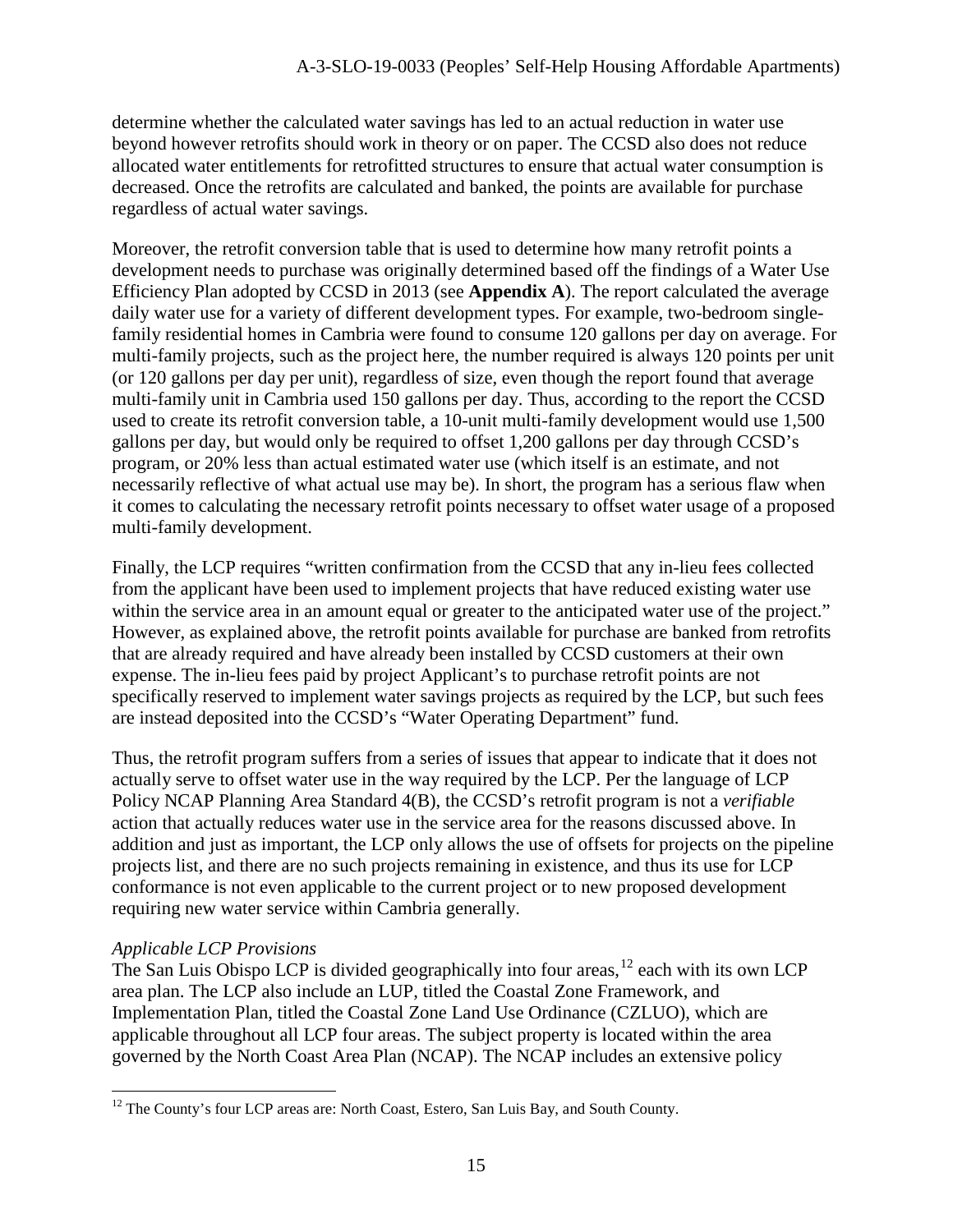#### A-3-SLO-19-0033 (Peoples' Self-Help Housing Affordable Apartments)

framework meant to protect the area's rich coastal resources, including through policies that protect groundwater and associated riparian areas, require an adequate water supply to serve new development, limit growth to areas with adequate public services, and direct development to existing developed areas best able to accommodate it. The NCAP acknowledges that Cambria has a severely limited water supply that has long been recognized as inadequate to serve new development. The NCAP provides more detailed policies and provisions applicable to potential development in Cambria that are in addition to the more general LUP and IP provisions that apply to this project, and that take precedence over these more general provisions when they provide more detail and/or there are any questions of internal LCP consistency.

Specifically, CZLUO Section 23.04.430 requires the County to find that "adequate" public services exist prior to approving any new development in San Luis Obispo County in general (see **Exhibit 6** for this and other referenced and applicable LCP policies and provisions). The Commission in its past LCP and CDP actions associated with the San Luis Obispo County LCP has consistently understood "adequate" public services in relation to water to means that there exists a sustainable water supply that is not leading to adverse coastal resource impacts that has capacity to accommodate the development being proposed.<sup>13</sup> As described above, such adequate water supply does not exist in Cambria to serve even *existing* development, and thus *new* development requiring provision of new water service cannot be found consistent with this LCP policy with respect to water in Cambria.

At the same time, the NCAP *does* allow for some limited new development to be accommodated in Cambria notwithstanding Section 23.04.430 limitations, but *only* where such new development is one of the aforementioned pipeline projects, and *only* where such pipeline project offsets its water use. Specifically, NCAP Planning Area Standard 4(A) states:

*New development not using CCSD connections or water service commitments existing as of November 15, 2001 (including those recognized as "pipeline projects" by the Coastal Commission on December 12, 2002 in coastal development permits A-3-SLO-02-050 and A-3-SLO-02-073), shall assure no adverse impacts to Santa Rosa and San Simeon Creeks.* 

This policy was explicitly added to the LCP by the Commission through suggested modifications (and accepted by the County) for the above-referenced 2007 LCP amendment to track the CCSD moratorium and pipeline projects, and to recognize that there is not adequate water supply available to provide new water service in Cambria. The policy was proposed and accepted as part of the LCP based on the understanding that for a project proponent who is *not* an existing CCSD water-using customer (i.e., using then existing CCSD connections) or is not pursuing a pipeline project (i.e., having a CCSD water service commitment for a CDP application then accepted by the County) as of November 15, 2001 (i.e., the date of the moratorium), then the project may *only* be approved as having adequate water service where no adverse impacts are occurring to Santa Rosa and San Simeon Creeks. On that latter point, the Commission was clear in adopting a policy that did *not* stand for a premise that an individual project could assure 'no adverse impacts' to the Creeks via offsets specific to its own water use, but rather that water service to serve new development in Cambria generally could only be provided if such adverse impacts to

<span id="page-15-0"></span><sup>&</sup>lt;sup>13</sup> See, for example, A-3-SLO-13-0213 (Kingston Bay Senior Living) and A-3-SLO-14-0044 (Fox SFD).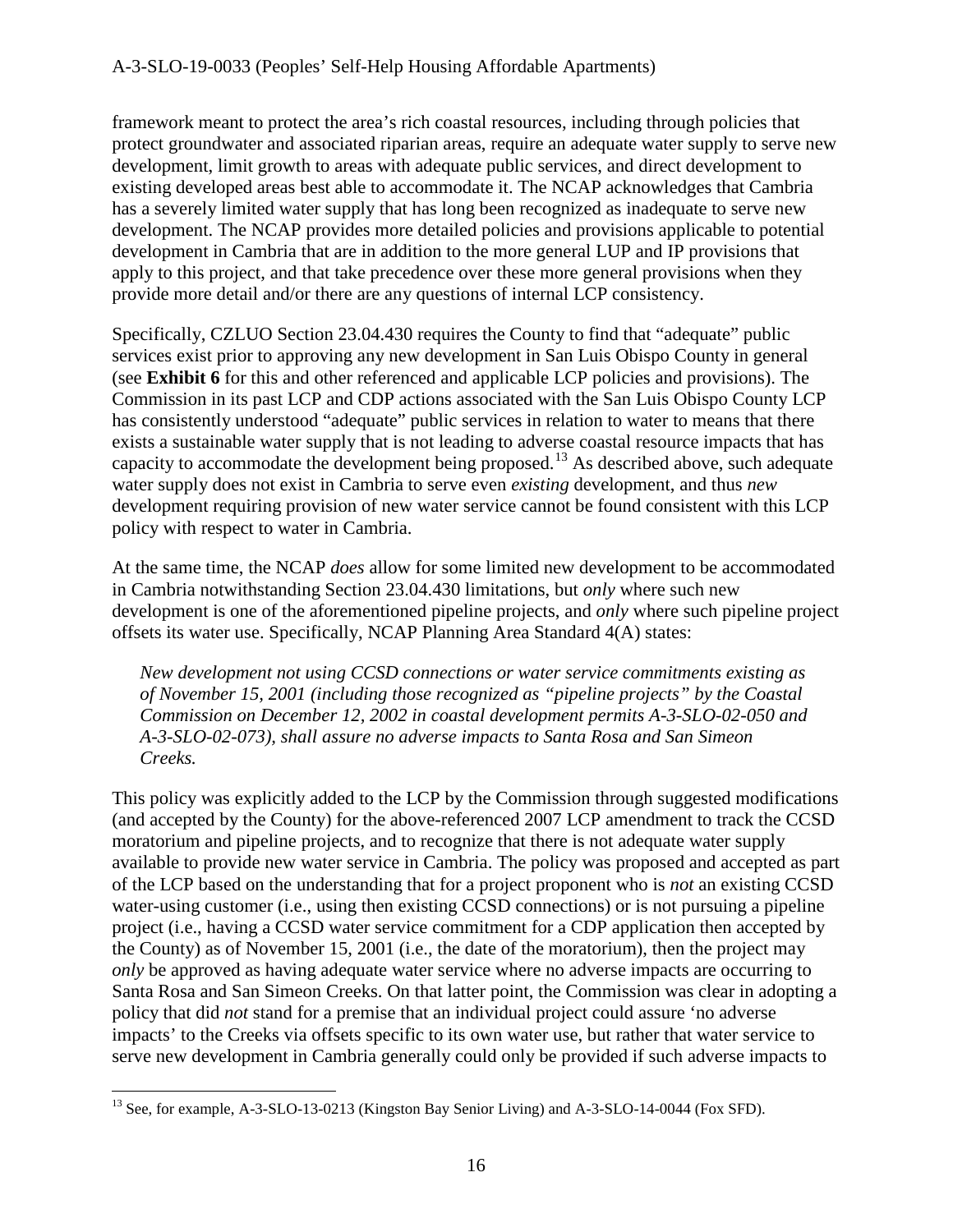the Creeks were no longer occurring.<sup>14</sup> In other words, pipeline projects that offset their water use (via offset requirements of NCAP Planning Area Standard 4(B)) are allowed and do not need to meet the standard of no impacts to the Creeks, but any other proposed projects are not allowed unless there are no adverse impacts to the Creeks. Given that there are existing significant adverse impacts to the Creeks from existing water extractions to provide water service to serve even *existing* Cambria development, NCAP Planning Area Standard 4(A) only allows for water service to new development in Cambria (absent some new water source other than Santa Rosa and San Simeon Creeks) if it is to serve a pipeline project. As detailed above, there do not exist any more pipeline projects in Cambria. As a result, new development requiring provision of new water service in Cambria cannot be found consistent the LCP because no new adequate water supply has been identified, and Santa Rosa and San Simeon Creeks remain oversubscribed to their detriment.

In addition, even if a project were to qualify as a pipeline project, the LCP contains no provisions exempting such pipeline projects from satisfying the requirements of CZLUO Section 23.04.430. Although the Commission and the County have in certain cases allowed "pipeline projects" to proceed as long as they verified their water demand offsets (which was initially required as a condition of approval and was later codified in the LCP as a development standard), such an approach was always considered interim and such projects were allowed as a matter of procedural fairness. This type of approach, when allowed, was always considered interim, including until more information regarding the effect water withdrawals were having on coastal stream and related resources was better understood. In other words, it was acknowledged that there was a water supply problem, and a subset of no-net increase projects would be allowed in the short term, until more information about the depth of the water supply problem was known. Some 18 years later, such issues of procedural fairness have diminished as much more is known about the depth of the water supply problem in Cambria. Thus, even if pipeline projects were to exist, such projects could not satisfy the requirements of CZLUO Section 23.04.430 requiring adequate water and are therefore not allowed any more for that reason.

Finally, the NCAP also includes policies that are specific to water supply and affordable housing in Cambria. NCAP Chapter 7 Standard 2(B) states:

*Reservation of Service Capacity. The Cambria Community Service District (CCSD) shall reserve available water and sewage treatment capacity for the following priority uses: …Affordable Housing - Program Required. The CCSD shall reserve sufficient water and sewer capacity to serve affordable housing. Prior to issuance of any further water willserve letters, the District shall propose to the County a program to accommodate a*  limited number for affordable housing units each year. The program shall be consistent *with definitions of affordable housing in the County Housing Element. The exact number shall be determined based on unmet housing needs, and availability of water. (emphasis added)* 

<span id="page-16-0"></span><sup>&</sup>lt;sup>14</sup> In the 2008 LCP NCAP Update, the Commission focused on the water constraints in Cambria generally, stating the Commission's direction was that "new development in Cambria not be approved without a more serious effort to address the water supply constraints, including the provision of adequate storage and delivery. This also included recommending that the in-stream flows and riparian habitat requirements of the creeks be fully evaluated, and that the County and community complete a water management strategy with recommendations incorporated into the LCP."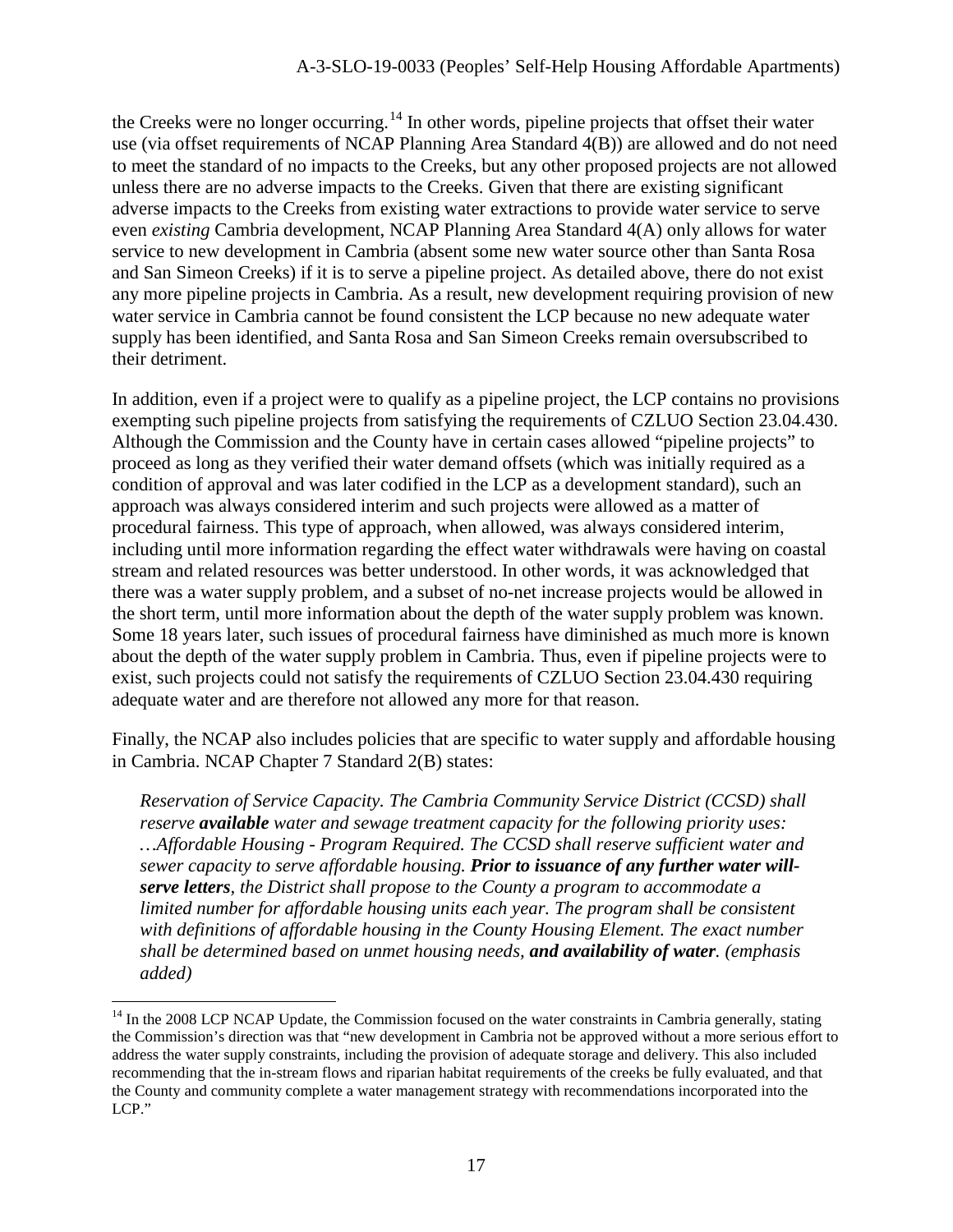#### A-3-SLO-19-0033 (Peoples' Self-Help Housing Affordable Apartments)

In short, Standard 2(B) indicates that when there are "available" supplies (which, as indicated above, currently there are not), a program to provide an allotment of that supply to affordable housing projects must be developed, and must be developed prior to issuance of any further water will serve letters (which, as indicated above, CCSD continues to issue despite the lack of said program), where the number of such affordable units is based, in part at least, on available water (which, again, there is no such thing in Cambria pursuant to the LCP currently, taking into account the current facts and reality on the ground).<sup>15</sup> The key provision of this policy is the concept that if and when there exists available water supply, then that available supply should be prioritized for, among other things,<sup>[16](#page-17-1)</sup> affordable housing. This policy is *not* some form of exemption that would allow for affordable housing projects notwithstanding the provisions of CZLUO Section 23.04.430 and NCAP Planning Area Standard 4(A) requiring a determination of adequate water supply (per CZLUO Section 23.04.430) with no adverse impacts to Santa Rosa and San Simeon Creeks (per NCAP Planning Area Standard 4(A)), rather it is entirely premised on a scenario where there exists adequate water supply that can be allocated without impairing Santa Rosa and San Simeon Creeks. Again, the only projects that were originally allowed new water service in Cambria per the LCP despite the requirement of no impact to the Creeks were pipeline projects, of which there are none.<sup>17</sup> That is not to say that affordable housing projects are not important and a relative priority, because they are, and they should be strongly encouraged, but rather it is to acknowledge the LCP construct that recognizes that even affordable housing is subject to existing resource constraints and there is not currently water available to provide new water service in Cambria for *any* projects, considering the facts and reality actually on the ground, including potential priority projects.

Overall, these LCP provisions are meant to implement applicable Coastal Act policies that require new development to be served by adequate public services (Section 30250(a)), and in a manner that protects groundwater and creek resources (Sections 30231) and other coastal resources (Section 30250(a)) (see Exhibit 6). The LCP's CZLUO and the NCAP mirror these Coastal Act requirements and applies them to the specific water resource context in Cambria. In short, there are not adequate public water services in Cambria that can be allotted to new water service in a manner that protects groundwater, creek, and other coastal resources, and the LCP provisions appropriately recognize that and strictly limit the provision of new water service in Cambria to pipeline projects that offset their water use absent a change in the circumstances regarding adequacy of public water service in Cambria. Given there are no such pipeline projects remaining, the LCP simply does not allow for approval of any new development in Cambria that requires new water service at this time considering the facts and reality on the ground in regards to regional water supply.

#### *Appellants' Contentions*

 $\overline{a}$ 

The Appellants contend the County-approved project is inconsistent with these aforementioned LCP groundwater resources and water supply policies. Specifically, they contend that Cambria's water supply is severely inadequate to serve even existing development and because Cambria's

<span id="page-17-0"></span><sup>&</sup>lt;sup>15</sup> Similarly, NCAP Chapter 2 Standard  $D(2)$  states that the "County and the Cambria Community Services District (CCSD) should work together to ensure that affordable housing project proposals are allocated adequate capacity of **available water supplies**" (emphasis added).

<span id="page-17-1"></span> $16$  Standard 2(A) also prioritizes allocating available water supplies to visitor serving uses as a priority use.

<span id="page-17-2"></span> $17$  And even if there were some such pipeline projects today, they would not be able to meet this standard either.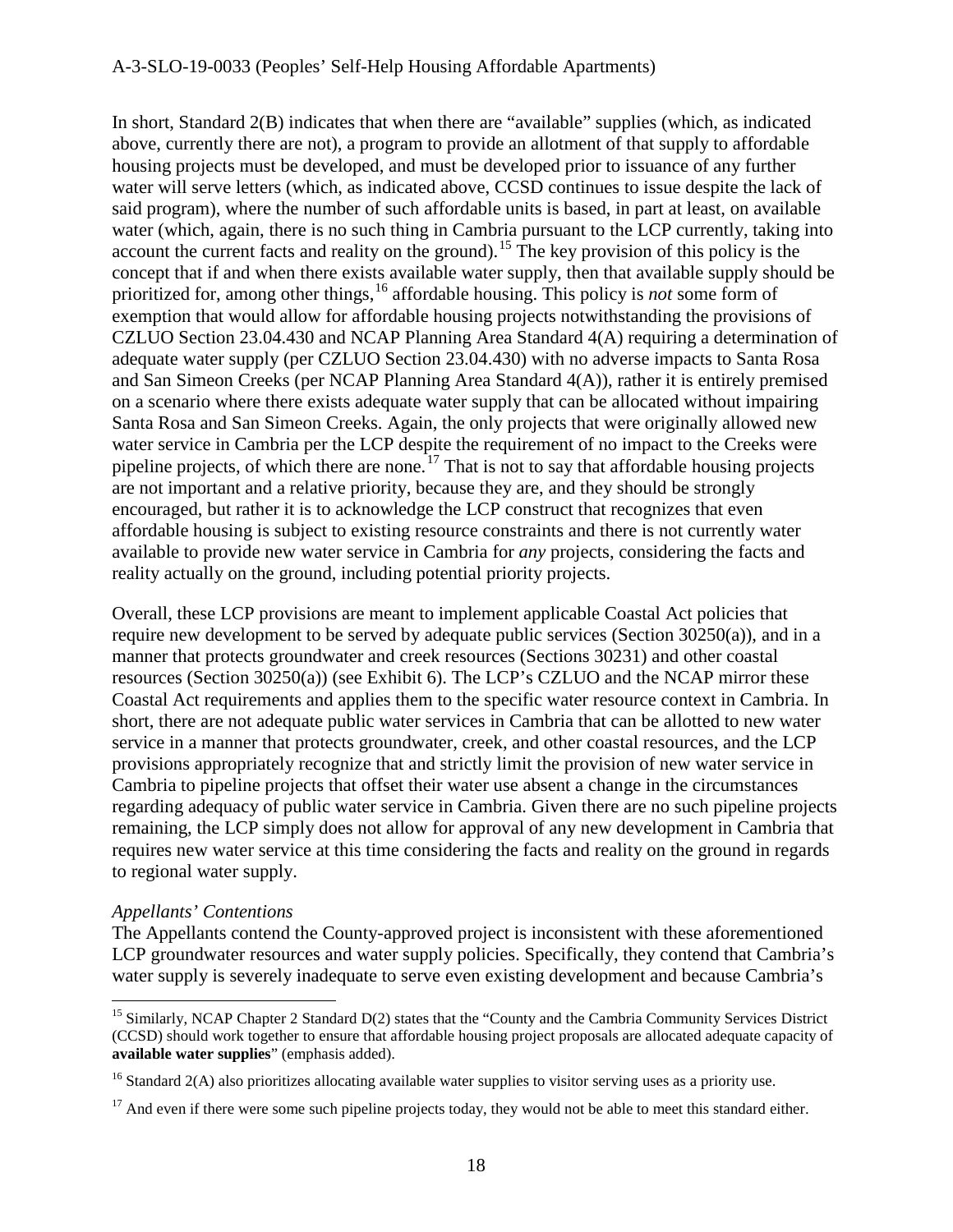sole source of water is already overdrafted and extracted at a level that has been found to impact sensitive habitats associated with Santa Rosa and San Simeon Creeks, the proposed 33-unit apartment complex is inconsistent with the LCP. Furthermore, the Appellants contend that the retrofits applied by the County are inadequate to offset the project's future water demands, and that the project will lead to increased water use and further adverse impacts to the Creeks. See the Appellants' complete appeal documents in **Exhibit 5**.

#### *Analysis*

 $\overline{a}$ 

The County found the project consistent with the LCP because the project secured an intent-toserve letter from the CCSD and paid retrofit credits in accordance with the CCSD's retrofit program. Because the project participated in the retrofit program, the County determined that the project would not increase water use and therefore would not have an impact on Santa Rosa and San Simeon Creeks.

As explained above, CZLUO Section 23.04.430 states that a "permit for new development that requires water or disposal of sewage *shall not be approved unless the applicable approval body determines that there is adequate water*." In other words, a lack of adequate water is grounds for denial and the LCP requires the County to make a finding that there is adequate water to serve the development. Although the NCAP also includes additional standards for development within Cambria, the requirements of CZLUO Section 23.04.430 are broadly applicable to all development (and the more specific NCAP standards are not inconsistent with CZLUO Section 23.04.430), thus the County must find that there is adequate water to serve any proposed development prior to approval.

As a threshold matter, the CCSD's intent-to-serve letter is not substantial evidence to determine whether adequate water exists to serve the development. The LCP requires the County to independently determine that adequate water exists. The County's reliance on the CCSD's intent-to-serve letter is insufficient and the County failed to make an actual finding that the project has adequate water as required by the LCP. The County's approval included no evidence to demonstrate that the water supply in Cambria has substantially improved since the time the CCSD declared a water emergency and placed a moratorium on new development in 2001, as reflected in the LCP. Without additional evidence supporting the County's mere reliance on the CCSD's intent-to-serve letter that said letter demonstrates that adequate water exists to serve the development,<sup>18</sup> the approval raises a substantial issue of conformance with regard to whether there is adequate water to serve the development.

Additionally, as explained above, the CCSD has stated that it would potentially provide an additional over 130 intent-to-serve letters (or more, at their discretion) for new water service in Cambria to support other new development there. The CCSD provides intent-to-serve letters based upon their Municipal Code and Board resolutions, which are *not* part of the LCP and are *not* approved by the County or the Commission (and thus does not necessarily take into account LCP concerns such as adequacy of water supply as described in this report when providing an intent-to-serve letter pursuant to its legal authorities). The CCSD does not make LCP consistency

<span id="page-18-0"></span><sup>&</sup>lt;sup>18</sup> As discussed above, the Commission in its past LCP and CDP actions associated with the San Luis Obispo County LCP has consistently understood "adequate" public services in relation to water for purposes of CZLUO Section 23.04.430 to mean that there exists a sustainable water supply that is not leading to adverse coastal resource impacts and that has capacity to accommodate the development being proposed.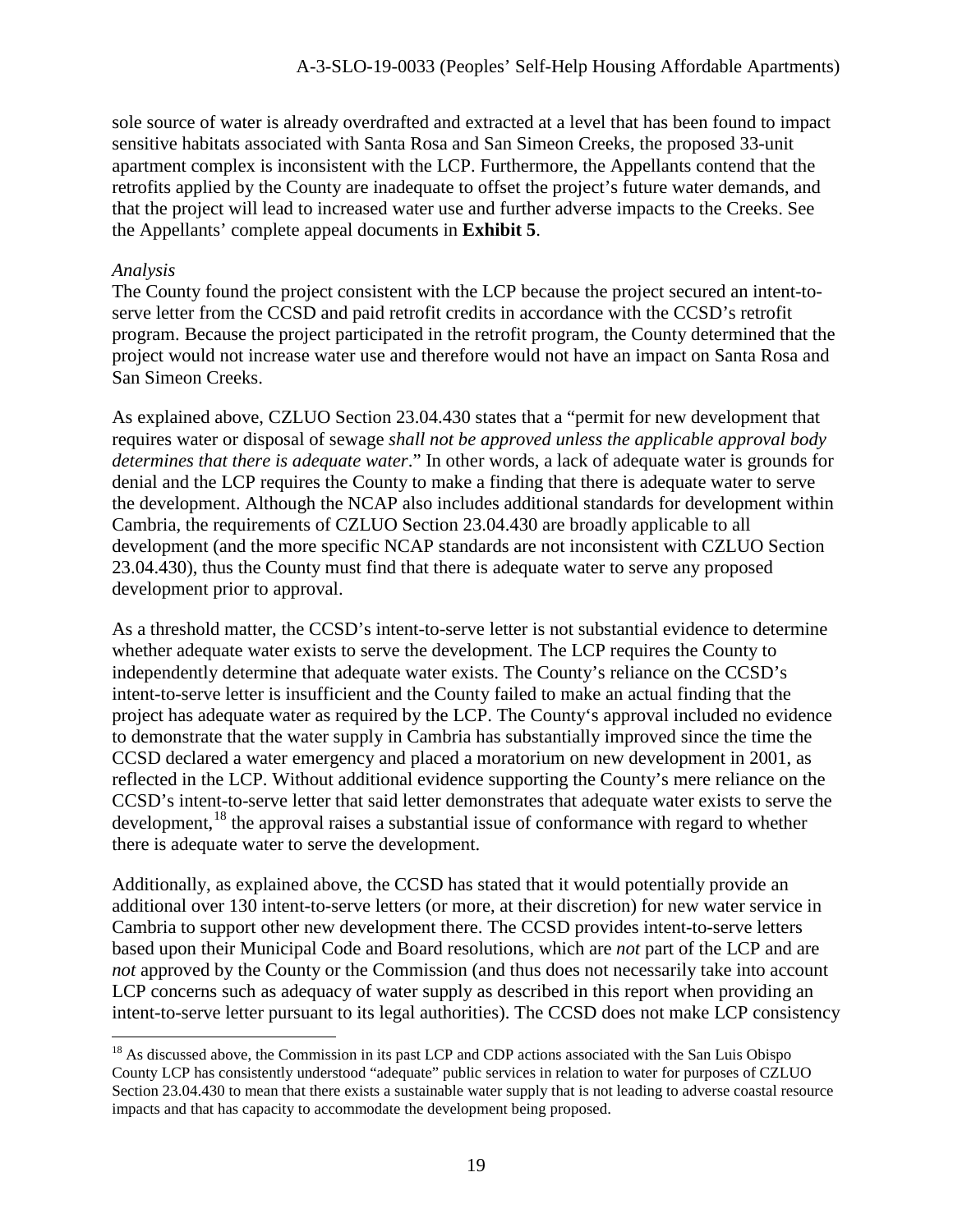findings prior to issuing such letters. Rather, the CCSD is a water purveyor that sells water, and their will-serve letters are not determinative of LCP compliance, in part due to the reasons identified above regarding the apparent flaws and oversights in relation to ensuring commitment of water service is actually done in a manner that ensures the protection of the regional water supply in relation to Santa Rosa and San Simeon Creeks. Rather such letters just indicate that CCSD is willing to provide water service to a particular proposed development and is consistent with the CCSD regulations that are not part of the LCP. The County's use of a water will serve letter as proof of LCP consistency regarding the adequacy of water supplies is not appropriate for the reasons discussed above, and does not qualify as substantial evidence in this case of demonstrating CZLUO Section 23.04.430 consistency.

With respect to whether adequate water exists, as evidenced above, Cambria's water supply is limited and it has been difficult to sustainably support even existing demand for decades. Neither the CCSD nor the County has provided evidence to suggest that as a factual matter the water supply in Cambria has changed from the conditions at the time the development moratorium was put into place, and the Commission has consistently found that the existing water supply is inadequate to serve even *existing* development, and further expressly found that there is inadequate supply for any new water serving development in the context of adoption of LCP Amendment SLO-MAJ-1-06 Part 1 which incorporated the development moratorium into the LCP, stating that "*adequate public water supplies are not currently available for new development in Cambria."* The County did not provide nor develop any independent information for the approved project that suggests that the existing water supply for Cambria is adequate (i.e., that there exists a sustainable water supply that is not leading to adverse coastal resource impacts to Santa Rosa and San Simeon Creeks), or that there is available water to provide new water service for new development in Cambria.

The evidence that is available suggests quite the opposite, including CCSD's water moratorium enacted in 2001, the County's declaration of an Alert Level III (i.e., the most severe level in which existing demand for the resource has met or exceeded the available capacity) for Cambria's water supply under the LCP's Resource Management System in 2008, and most recently CCSD's declared Stage 3 Water Shortage Emergency in 2014. Due to the Creek system's limited capacity for water storage and seasonal droughts, such water shortages are the norm and are not unique to periods of extended drought. The CCSD's own well level reports (see **Exhibit 9**) demonstrate that severe water shortages, such as the one declared in 2014, have occurred repeatedly over the past three decades and well levels have dropped to such emergency levels as experienced in 2014 an additional 18 times. The County has not supported its approval with evidence that adequate water exists for the project, beyond mere reliance on the CCSD's intent-to-serve letter, which itself does not address any of the aforementioned issues and thus represents a substantial issue with respect to LCP water supply consistency.

In addition to the requirements of CZLUO Section 23.04.430, as detailed further above NCAP Planning Area Standard 4(A) requires new development in Cambria that is not a pipeline project (such as the project proposed here) to show that there are no adverse impacts to Santa Rosa and San Simeon Creeks from water supply activities. Protection of these important coastal resources is further supported in numerous LCP policies, such as NCAP Planning Area Standard 4, Coastal Watersheds Policies 1 and 2, and ESHA Policies 2, 7, and 20 (see **Exhibit 6**). NCAP Planning Area Standard 4A requires that development "assure no adverse impacts to Santa Rosa and San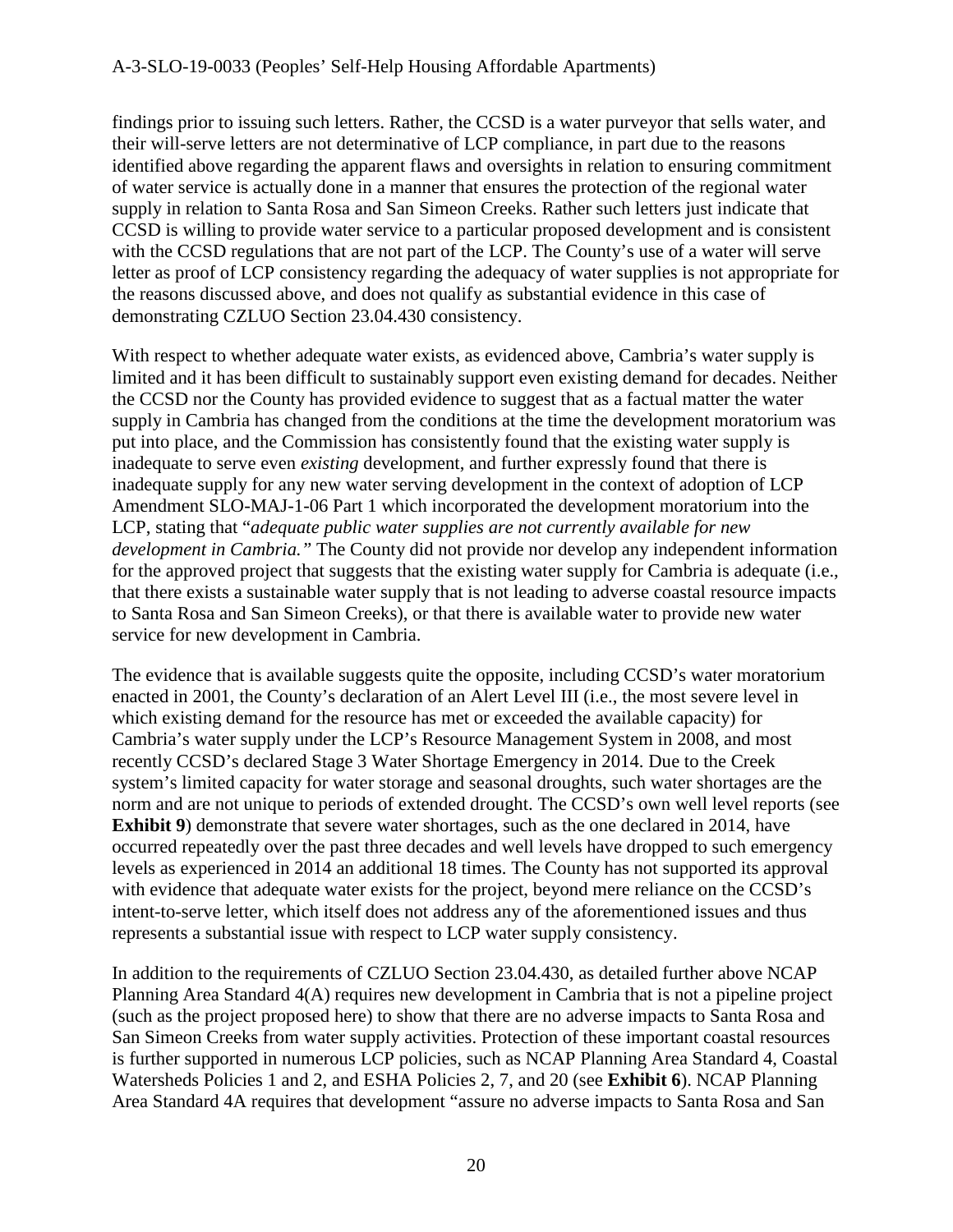Simeon Creeks." Coastal Watersheds Policy 1 provides that the "long-term integrity of groundwater basins within the coastal zone shall be protected." In addition, Coastal Watershed Policy 2 states that "[g]roundwater levels and surface flows shall be maintained to ensure the quality of coastal waters, wetlands and streams is sufficient to provide for optimum populations of marine organism, and for the protection of human health." ESHA Policy 7 adds: "Coastal wetlands are recognized as environmentally sensitive habitat areas. The natural ecological functioning and productivity of wetlands and estuaries shall be protected, preserved and where feasible, restored." Finally, ESHA Policy 20 provides: "Coastal streams and adjoining riparian vegetation are environmentally sensitive habitat areas and the natural hydrological system and ecological function of coastal streams shall be protected and preserved." CZLUO Section 23.04.430, in conjunction with these LCP coastal resource policies, demonstrates the strong emphasis that the LCP places on ensuring that instream flows are adequate to protect groundwater aquifers, wetlands, and sensitive riparian habitats – including, importantly, the Santa Rosa and San Simeon Creeks.

In the time since the LCP NCAP update, additional studies have been completed regarding the health of these ecosystems (Santa Rosa and San Simeon Creeks). One such study was released in January 2014: "*San Luis Obispo County Regional Instream Flow Assessment (SLO Instream Flow Study)*", prepared by Stillwater Sciences for the Coastal San Luis Resource Conservation District.<sup>19</sup> In the SLO Instream Flow Study, scientists found that both of the Creeks' instream flows in the summer of 2013 were inadequate to meet even the bare minimum necessary to maintain aquatic habitat systems. The study states that Environmental Water Demand (EWD) is only the "minimum values to maintain aquatic systems, and should not be interpreted as 'enough' water to support long-term, sustainable steelhead populations or the complex ecosystems in which they live." The study found that the observed instream water flows were inadequate to meet the Creeks' estimated required EWDs to support the steelhead, the indicator species. To illustrate, in lower Santa Rosa Creek, the estimated spring EWD was 3.0 cubic feet per second ("cfs"); however, the actual observed EWD was only1.62 cfs. Lower Santa Rosa Creek's estimated summer EWD was 0.75 cfs, but the observed EWD was 0.0 cfs (meaning wetted with no water velocity). The San Simeon Creek's estimated EWD for the spring was 1.5 cfs; however, only 0.99 cfs was observed. Thus, the instream flows in both creeks were well below the minimum necessary to maintain aquatic systems.

The study expressed particular concern for Santa Rosa Creek, which had no flow in the summer of 2013, rendering the creek incapable of providing steelhead habitat during that time. The study further found that the Santa Rosa Creek lagoon conditions were "worsened by low stream flows resulting from excessive groundwater pumping and diversions..." The SLO Instream Flow Study further explained that "[r]educed freshwater inflows result in water temperatures and dissolved oxygen levels in the lagoon, particularly at the bottom, that can frequently exceed lethal limits for steelhead in the summer and the fall," and that "entire sections of the lower lagoon dried up, reducing the area of suitable steelhead rearing habitat." When Santa Rosa Creek lagoon inflows ceased entirely in summer 2013, steelhead (adults and presumably juveniles) were observed trapped in a pool that decreased dramatically in extent and water quality."<sup>[20](#page-20-1)</sup> Similar conclusions regarding the adverse impacts of existing groundwater extractions were also reached in

<span id="page-20-0"></span> $19$  See Appendix A.

<span id="page-20-1"></span><sup>20</sup> See Appendix A *SLO Instream Flow Study* at pp. 17-19, 30-31.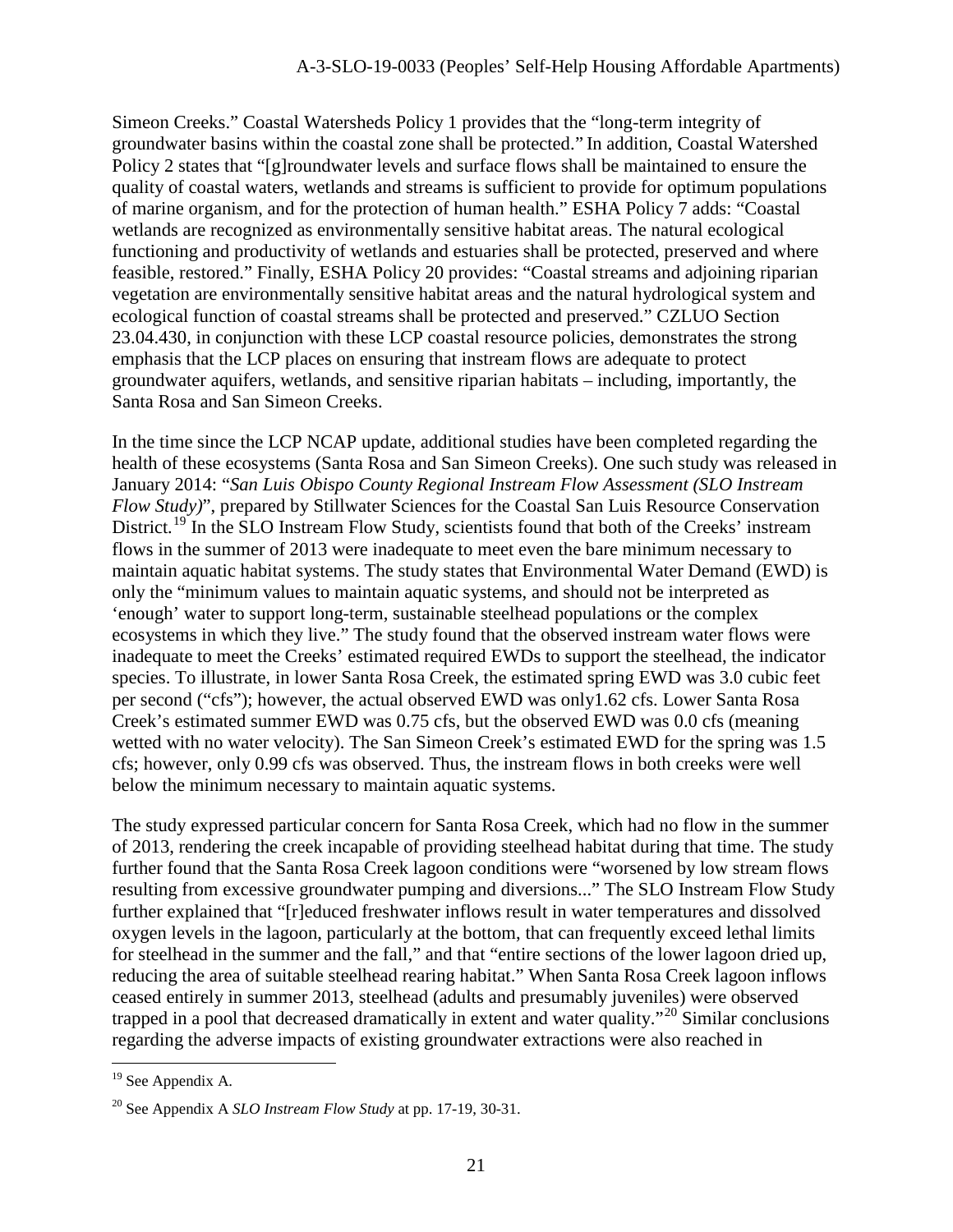California Department of Fish and Wildlife's February 2012 "*Santa Rosa Creek Watershed Management Plan*" and National Marine Fisheries Service December 2013 "*South-Central California Steelhead Recovery Plan*" (see **Appendix A**)

In sum, the most recent scientific studies independently demonstrate that the CCSD's existing water extractions to serve even existing development have adverse impacts to the Creeks and there is inadequate water to sustain the Creeks' sensitive riparian habitats. Thus available evidence would suggest that, until a new water supply is secured or existing water extractions are dramatically decreased, *any and all* new water service to new development in Cambria will be unable to demonstrate that the proposed development will not adversely impact the Creeks. Thus this project, which includes 33 new water service connections, raises a substantial issue of LCP conformity with NCAP Planning Area Standard 4(A), Coastal Watersheds Policies 1 and 2, and ESHA Policies 2, 7, and 20.

If new development is able to demonstrate an adequate water supply and no adverse impacts to the Creeks, the NCAP Planning Area Standard 4(B) also requires new development that leads to a water use increase to "offset such increase through the retrofit of existing water fixtures within the CCSD's service area, or through other verifiable actions to reduce existing water use in the service area (e.g. the replacement of irrigated landscaping with xeriscaping)." This policy also requires "written confirmation from the CCSD that any in-lieu fees collected from the applicant have been used to implement projects that have reduced existing water use within the service area in an amount equal or greater to the anticipated water use of the project."

As explained above, the CCSD does not verify that installed retrofits are maintained over time (thus ensuring permanent reduction in water usage as would be expected of a retrofit in theory/on paper), nor does the CCSD confirm that installed retrofits lead to actual water use reductions in retrofitted structures (in part, because, as discussed above the CCSD does not adequately account for 'bank' retrofit/offset credits, so any purported benefit of a retrofit may be 'double-dipped' by a project proponent purchasing an offset credit; and also, in part, because, as discussed above the CCSD does not track retrofitted development over time to ensure that actual water usage does not exceed proposed water usage, even accounting for reduction due to retrofit). Although the project here participated in the CCSD's retrofit program, the program itself appears inadequate to ensure that the proposed water increase would *in fact* be adequately offset as required by the LCP to ensure reduction in existing water use in the service area.

Additionally, the project offset its water in part through the purchase of retrofit credits. Despite the requirement that any in-lieu fees are used to implement water savings projects that reduce existing water use within the service area in an amount equal or greater to the anticipated water use of the project, the CCSD has not provided written confirmation that it has implemented such projects, and all retrofit credit fees are placed into the CCSD's Water Operations Department fund (according to the CCSD Fiscal Year 2018/2019 Budget). Thus, even if there were adequate water (which there is not, for the reasons discussed above), and even if the County had demonstrated that there are no adverse impacts to the Creeks from water supply activities (which it did not, as discussed above) the project also raises a substantial issue with regard to whether the water increase associated with the project would be adequately offset as required by the LCP, even taking into account the fact that the project applicant has participated in the CCSD's retrofit and offset credit programs. Given that the report the CCSD used to determine how many retrofit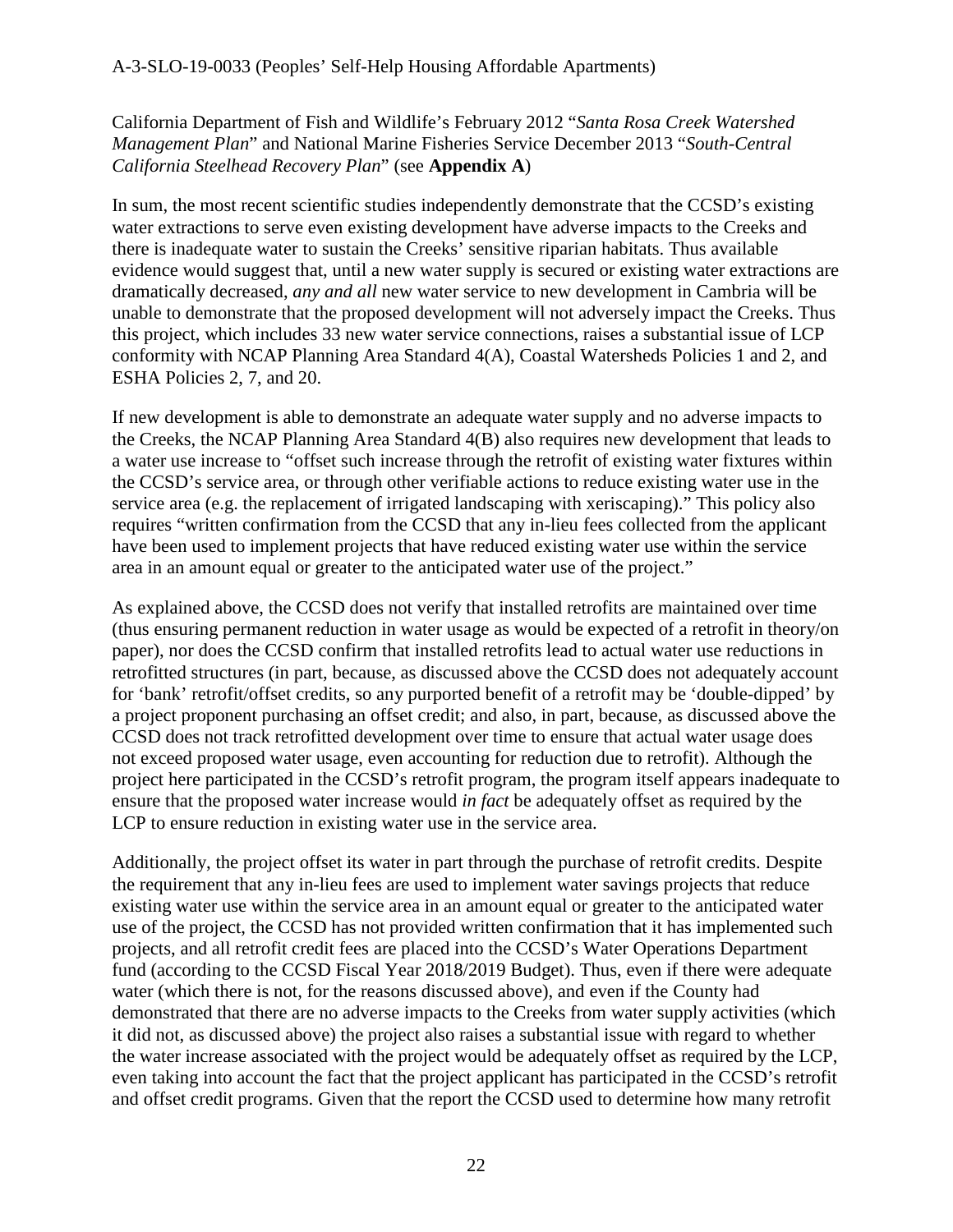points a project needs to purchase found that multi-family units use 150 gallons per day, but that only 120 gallons per day worth of offsets are required, it appears clear that the project would not actually offset its future water use as required by the LCP, and instead will only result in significant additional withdrawals on an already oversubscribed and overtapped Santa Rosa and San Simeon Creek water supply system.

The NCAP also includes policies that are specific to affordable housing projects. Prior to approval of any new affordable housing units, the LCP requires the CCSD to submit an affordable housing program to the County to specify a number of affordable housing units that is based on water availability. NCAP Chapter 7 Standard 2(B) states that "[p]rior to issuance of any further water will-serve letters, the District shall propose to the County a program to accommodate a limited number for affordable housing units each year . . . . [t]he exact number shall be determined based on unmet housing needs, and availability of water." The LCP also states that the County and CCSD "should work together to ensure that affordable housing project proposals are allocated adequate capacity of available water supplies."

In 1993 the CCSD Board passed a resolution allowing for approval of six affordable housing units per year, but this program was not submitted or approved by the County as required by the LCP. In fact, this Board action was taken fifteen years prior to the LCP requirement, so arguably it could not even be construed as meeting the requirements of NCAP Chapter 7 Standard 2(B). Moreover, the number of affordable housing units was determined based solely on perceived housing needs and the availability of water was not considered as required by the LCP. Because the CCSD has not submitted a program to the County and determined the number of units that can be accommodated based on available water supply (taking into consideration the resource concerns relating to Santa Rosa and San Simeon Creeks discussed in this report), the LCP precludes the CCSD from issuing will-serve letters until that program is appropriately developed. This project was issued a will-serve letter based on the 1993 Board action, not on a Countyapproved program consistent with NCAP Chapter 7 Standard 2(B), and thus the project raises a substantial issue of conformance with the LCP in that regard. Finally, the LCP does not exempt affordable housing projects from meeting the requirements of CZLUO Section 23.04.430 NCAP Planning Area Standard 4(A) that require projects to demonstrate that there is adequate water to serve the proposed development and requires new development to show that the project will not have adverse impacts to the Creeks.

In short, adequate public water supplies are not currently available for new development in Cambria and therefore any new development that requires new water service, including the current project, raise a substantial issue of conformance with the LCP.

## **2. Fire Hazards**

One Appellant raised an issue related to fire hazards, noting that traffic in the project area is already congested and that evacuation of the proposed apartments would be difficult in the event of a fire (see **Exhibit 5**). That Appellant notes that the project is technically consistent with CZLUO Section 23.05.080, which requires new development to adhere to current fire safety standards, but that the project location is still subject to fire risks. The issue with that contention is that all of Cambria is subject to fire hazard risks, and so the issue itself is ubiquitous to this community and not specifically a problem to the proposed development in a manner different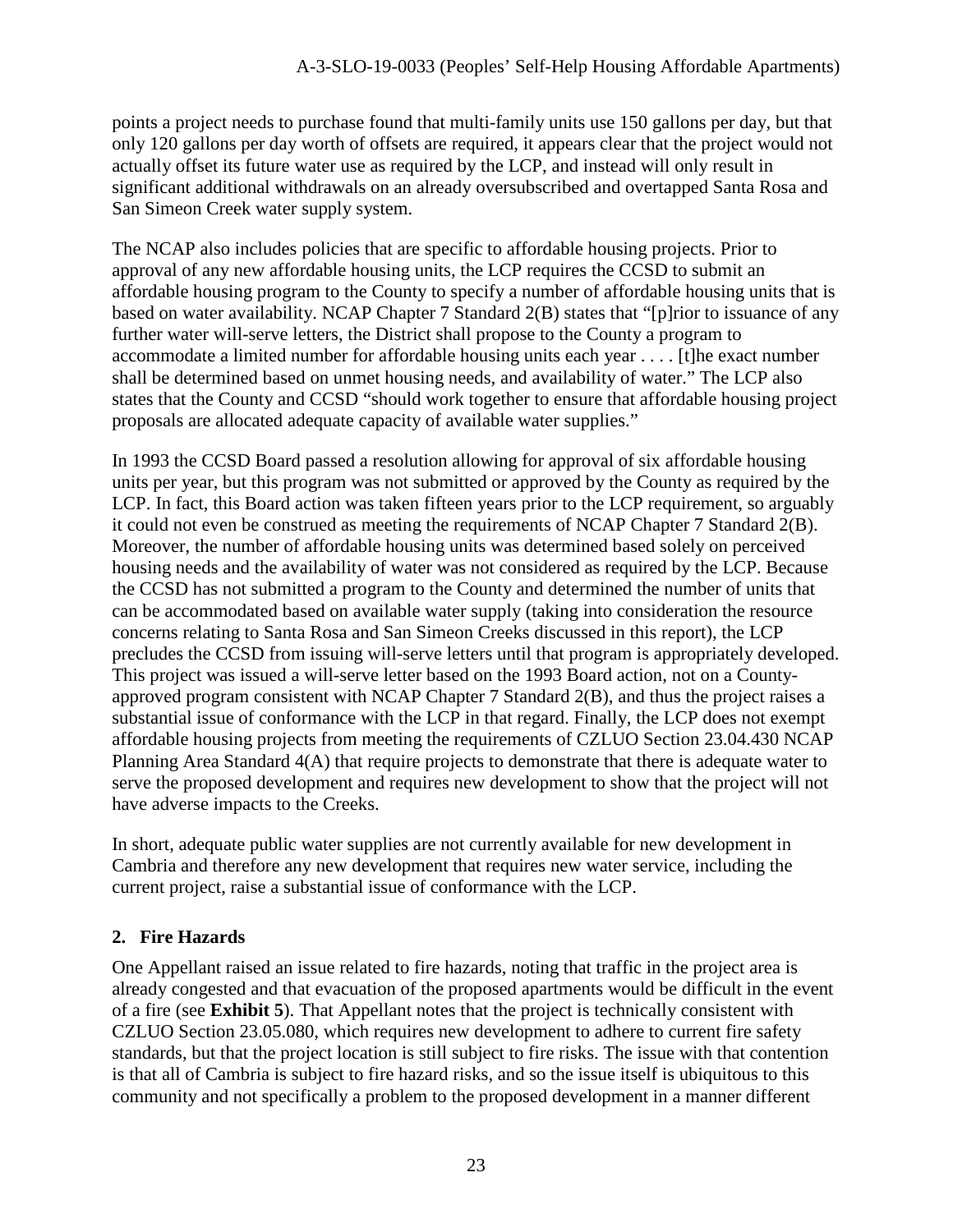from other development or property within Cambria. The way the LCP generally deals with such risks is to require the development of a fire plan in the manner that best minimizes such risks. There is no evidence to suggest that there are anything other than the same sorts of risks that apply to other development in Cambria in this case. And, as the Appellant notes, the project includes a fire plan that satisfies all current fire safety standards and was approved by the Cambria Fire Department. The project appropriately satisfies LCP requirements to minimize such fire risks, and thus the Appellant's contention with regard to fire hazards does not raise a substantial LCP conformance issue.

## **3. The Five "Substantial Issue" Factors**

When considering a project that has been appealed to it, the Commission must first determine whether the project raises a substantial issue of LCP conformity, such that the Commission should assert jurisdiction over a de novo CDP for such development. At this stage, the Commission has the discretion to find that the project does or does not raise a substantial issue of LCP conformance. The Commission has in the past considered the following five factors in its decision of whether the issues raised in a given case are "substantial": the degree of factual and legal support for the local government's decision; the extent and scope of the development as approved or denied by the County; the significance of the coastal resources affected by the decision; the precedential value of the County's decision for future interpretations of its LCP; and, whether the appeal raises only local issues as opposed to those of regional or statewide significance.

In this case, these five factors, considered together, strongly support a conclusion that the County's approval of this project raises a substantial issue of LCP conformance. Most importantly for making the substantial issue determination in this case, regarding the first factor, the County found the development consistent with applicable LCP water supply and groundwater resources policies based almost entirely on the CCSD issuing an intent-to-serve letter. The County provided no independent analysis regarding the adequacy of Cambria's water supply generally (with the term "adequacy" to be understood, as discussed above, to mean that there exists a sustainable water supply that is not leading to adverse coastal resource impacts and that has capacity to accommodate the development being proposed), even though the LCP requires the County to make such a finding. And the overwhelming evidence is to the contrary, namely that there is *not* an adequate water supply available to serve this development (including CCSD's water moratorium enacted in 2001, the County's declaration of an Alert Level III for Cambria's water supply under the LCP's Resource Management System in 2008, and most recently CCSD's declared Stage 3 Water Shortage Emergency in 2014, all of which are still currently in effect; the findings of the SLO Instream Flow Study; Commission LCP and CDP actions; etc.).

Further, the LCP provides a series of standards for allowing such new water service, and the County did not provide evidence to suggest that the project meets *any* of these standards. Specifically, the approved project is not a pipeline project so it is not allowed new water service under that criteria,  $2^{1}$  and, even if it were allowable under one or the other of those criterions, the

<span id="page-23-0"></span> $\overline{a}$ <sup>21</sup> Per NCAP Planning Area Standard  $4(A)$ ; water supply activities currently adversely impact Santa Rosa and San Simeon Creeks so it is not allowed under the criteria demonstrating lack of such adverse impact (also NCAP Planning Area Standard 4(A).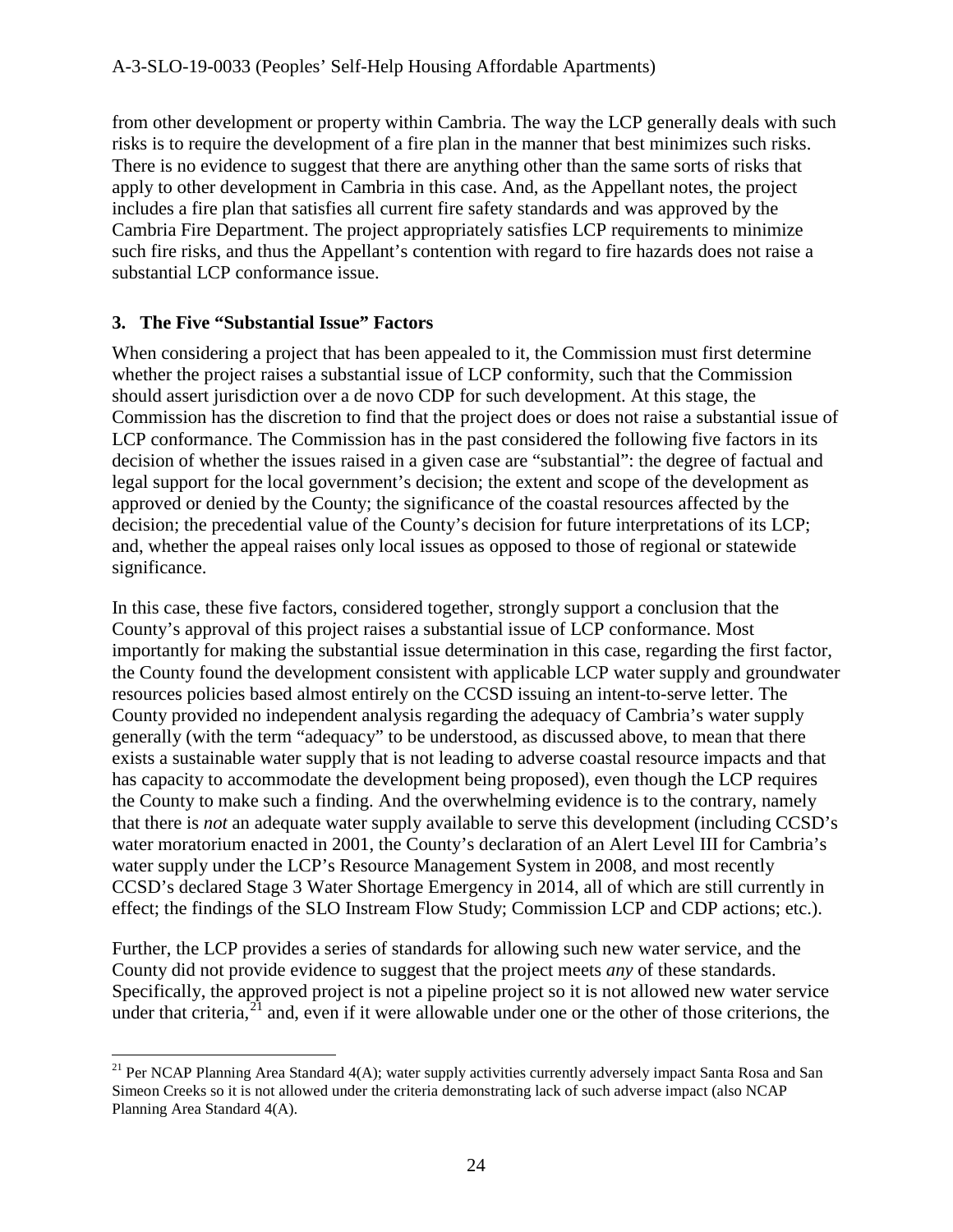projects water use was not offset appropriately, as would also be required (NCAP Planning Area Standard 4(B)). The County's approval does not provide any evidence to rebut these analysis and findings in a manner which demonstrates that the project on appeal was approved in a manner consistent with the LCP. On the contrary, the available facts and evidence suggest that the LCP requires project denial. Thus, the County has not provided adequate factual or legal support for its decision to allow a 33-unit apartment complex in an area of known water shortage, where even existing water extractions for existing development are leading to significant adverse coastal resource impacts.

Regarding the second factor, the extent and scope of the development as approved by the County supports a finding of substantial issue because the project would result in 33 new apartment units and would require dedicated water supplies for each of those 33 units in an area of known water shortage, further exacerbating already significant adverse coastal resource impacts.<sup>[22](#page-24-0)</sup> The scope of the proposed development is many orders of magnitude larger than smaller projects (e.g., as compared to even a single-family residence), and is in fact one of the largest residential projects approved by the County in Cambria in decades. In short, the extent and scope of the proposed development is significant.

Regarding the third factor, the proposed project is located in an area where the depletion of groundwater adversely affects significant coastal resources, including Santa Rosa and San Simeon Creeks and associated sensitive riparian habitats. Per the LCP, Santa Rosa and San Simeon Creeks are, in and of themselves, ESHA. Furthermore, the significance of these Creeks as coastal resources is also based on the fact that these are the only sources of water availability for development within the Cambria community. This factor supports a finding of substantial issue. Regarding the fourth factor, because the project raises such coastal resource protection concerns, including interpreting the LCP to allow for new water connections in an area with a severe water shortage, a finding of no substantial issue would create an adverse precedent for future interpretation of the LCP, particularly considering the significant lack of factual or legal basis justifying the County's decision, as discussed above for the first factor. Moreover, this precedential interpretation issue is also particularly concerning as the CCSD has stated that it would provide service to over 130 (or more) projects beyond this project, which would implicate the exact same LCP water supply issues as identified for this project.

Finally, regarding the fifth factor, the project raises issues of regional and statewide significance due to statewide concerns regarding water resources, the importance of groundwater resources in San Luis Obispo County, and growth and development issues in Cambria and the County more broadly, considering the severe regional water supply shortage. In short, the County-approved project does not adequately address LCP coastal resource protection requirements, and the five factors on the whole support a finding of substantial issue.

<span id="page-24-0"></span> $^{22}$  As discussed above, the CCSD enacted a water moratorium in 2001, the County declared an Alert Level III for Cambria's water supply under the LCP's Resource Management System in 2008, and most recently CCSD declared Stage 3 Water Shortage Emergency in 2014. Thus, the significance of these actions with respect to the water shortage in Cambria also informs the significance of the extent and scope of the proposed development, which would necessarily use water from the water system.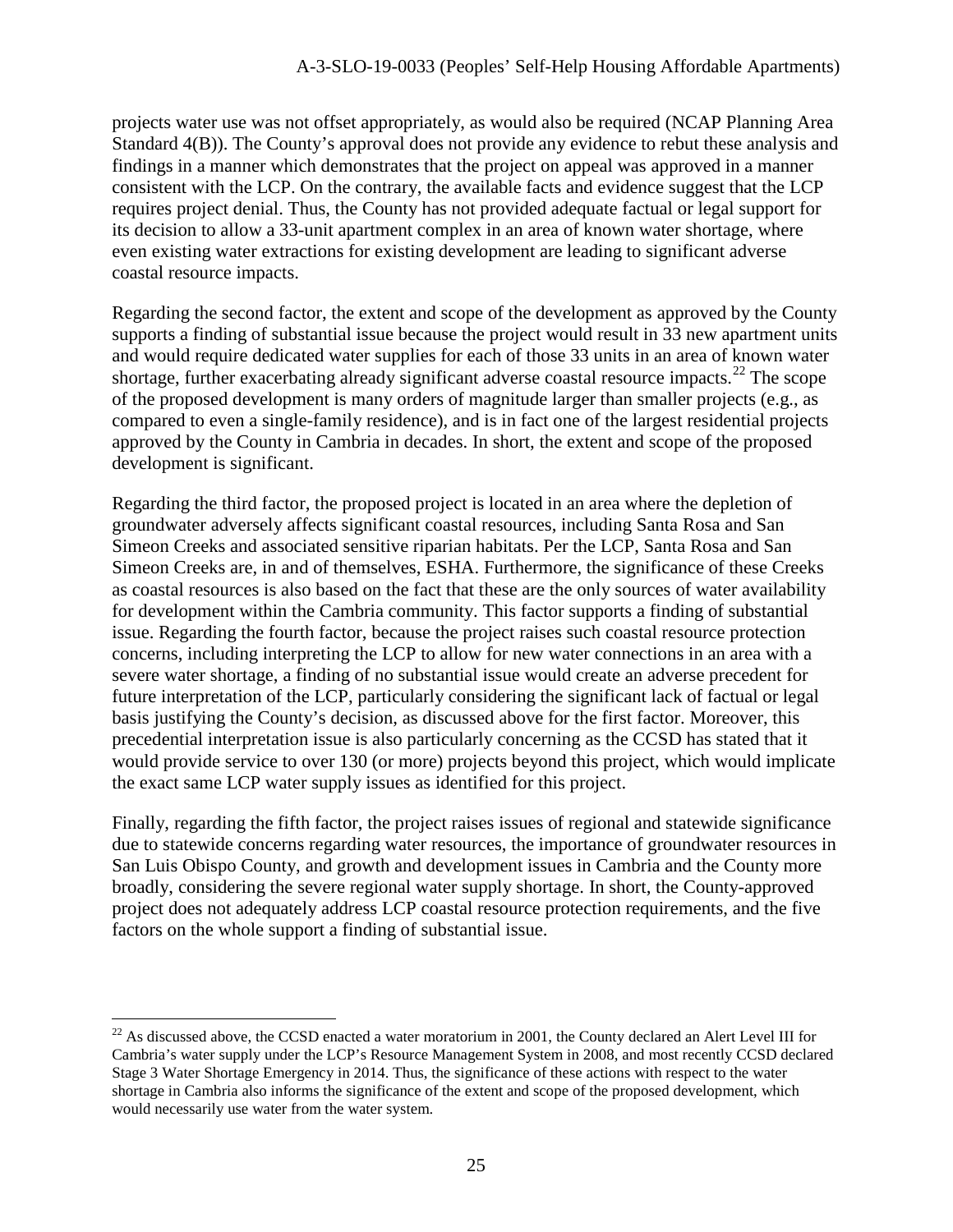## **4. Substantial Issue Determination Conclusion**

When considering a project that has been appealed to it, the Commission must first determine whether the project raises a substantial issue of LCP conformity, which determines whether the Commission will assert jurisdiction over a de novo CDP application for such development. At this stage, the Commission has the discretion to find that the project does or does not raise a substantial issue of LCP conformance, including when evaluated in light of the five factors discussed above.

For the reasons stated above, the Commission finds that the County's approval of the project raises a substantial LCP conformance issue with respect to the grounds on which the appeal has been filed under Section 30603 of the Coastal Act, and therefore the Commission takes de novo jurisdiction over the CDP application for the proposed project.

## **G. COASTAL DEVELOPMENT PERMIT DETERMINATION**

The standard of review for this CDP determination is the San Luis Obispo County certified LCP. All Substantial Issue Determination findings above are incorporated herein by reference.

## **1. Project is Inconsistent with LCP Groundwater Resources and Water Supply Policies**

As described in the "Substantial Issue Determination" section above, the Commission finds the project inconsistent with the San Luis Obispo County certified LCP for the same reason that the Commission determined the project raised a substantial issue: namely, the LCP requires that adequate public services be available to serve new development and that this type of development assure no adverse impacts to Santa Rosa and San Simeon Creeks.

CZLUO Section 23.04.430 prohibits approval of new development unless it has been demonstrated that an adequate water supply is available to serve the proposed development. The Commission, in previous appeals, has consistently interpreted Section 23.04.430's water supply adequacy requirement as meaning that the community has a water supply available capable of serving proposed new development in a manner that is consistent with the LCP's protection of coastal resources and coastal priority uses.<sup>23</sup> Thus, Section 23.04.430 must be read in conjunction with other relevant LCP policies pertaining to the protection of such coastal resources as sensitive riparian habitats, groundwater aquifers, wetlands, and lagoons – and in particular here, Santa Rosa and San Simeon Creeks. In addition, NCAP Planning Area Standard 4 specifically requires that development assure no adverse impacts to Santa Rosa and San Simeon Creeks. As discussed above, it is not possible to make this finding for the proposed project based on the facts and evidence in the record.

The community of Cambria does not have an adequate water supply available to serve its existing users, much less the proposed additional 33 apartment units proposed in the current project.<sup>[24](#page-25-1)</sup> Given the lack of water to serve even existing needs, it is apparent that there is also not

<span id="page-25-0"></span> $\overline{a}$ <sup>23</sup> See, for example, A-3-SLO-01-122 (Cambria Pines Lodge Expansion); A-3-SLO-02-073 (Hudzinski SFD); A-3-SLO-03-050 (Monaco SFD); A-3-SLO-02-073 (Hudzinski); A-3-SLO-04-048 (Berge CCOC).

<span id="page-25-1"></span><sup>&</sup>lt;sup>24</sup> See, for example, CCSD's water moratorium enacted in 2001, the County's declaration of an Alert Level III for Cambria's water supply under the LCP's Resource Management System in 2008, CCSD's declared Stage 3 Water Shortage Emergency in 2014, San Simeon Creek Well Levels 1988-Current, etc.).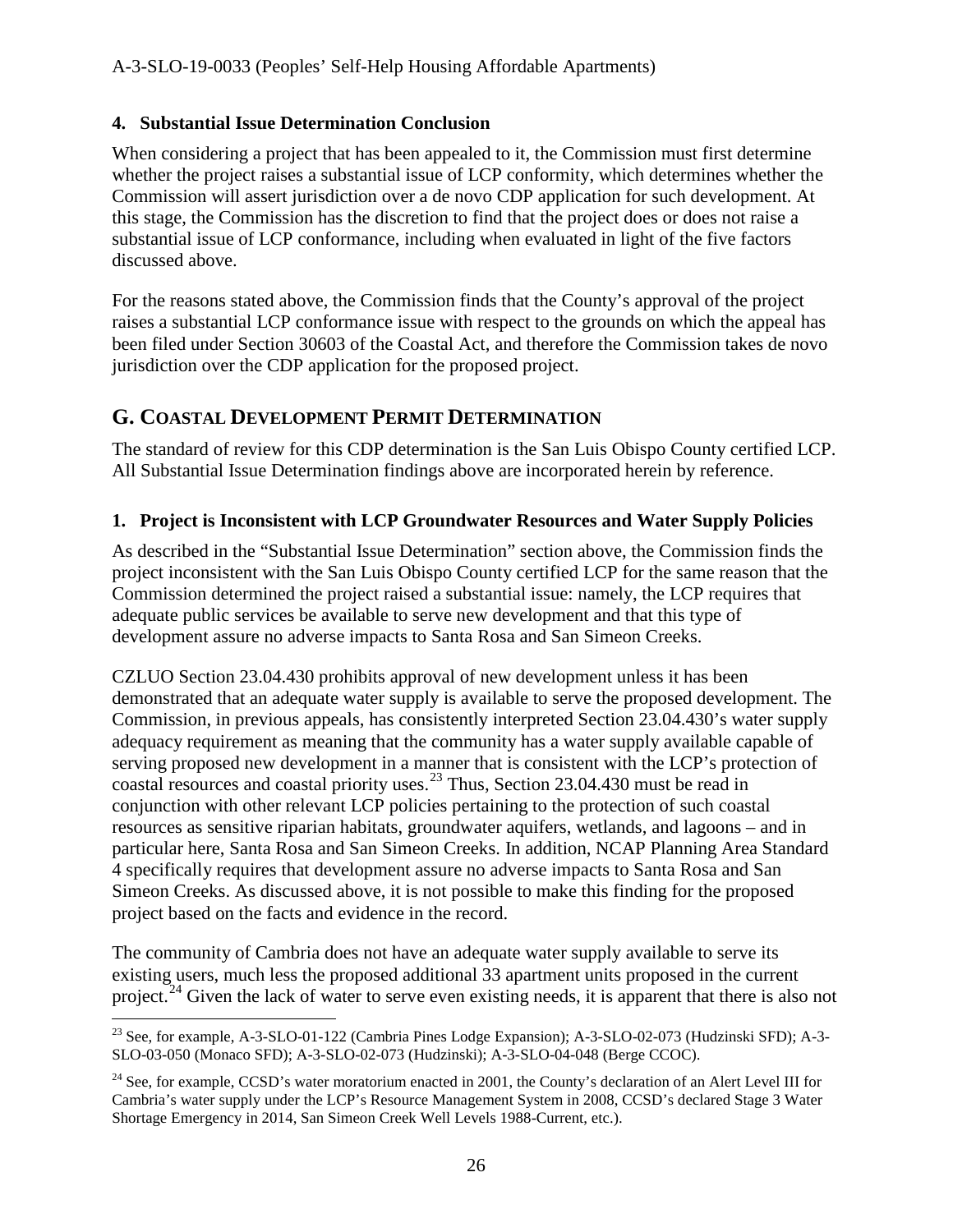adequate water to supply new development such as this project in a manner that is consistent with the protection of sensitive riparian habitats, groundwater aquifers, wetlands, and lagoons – including Santa Rosa and San Simeon Creeks. Best available information suggests that even existing water extractions have adverse impacts to Santa Rosa and San Simeon creeks.<sup>[25](#page-26-0)</sup> In short, Cambria does not have adequate water to serve new development based on applicable LCP policies as informed by the facts and reality on the ground.

Moreover, the LCP does not exempt affordable housing projects from adhering to the standards of CZLUO Section 23.04.430 and NCAP Planning Area Standard 4. All new development must demonstrate that there is adequate water supply to serve the project and all new development in Cambria must demonstrate that the project will have no adverse impacts to Santa Rosa and San Simeon Creeks. As explained above, any new development, including the proposed project, cannot meet these LCP requirements based on the facts and evidence in the record.

In addition, some have raised concerns that not allowing for this project raises environmental justice issues because that would mean that 32 units of affordable housing would not be made available in Cambria to help lower income persons, particularly given the dearth of affordable living options there, and that denial runs afoul of the Commission's environmental justice policy (EJ Policy). However, denial is *required* in this case given the significant lack of compliance with the LCP, which is the legal standard of review, including with respect to a lack of any water to actual serve the units in question, and the adverse coastal resource implications that would accrue if the project were to be provided water notwithstanding these glaring inconsistencies, as discussed above. There is nothing in the LCP that suggests that affordable housing can be used to allow the Commission to disregard the LCP's coastal resource protection policies. Furthermore, while the Commission (and local governments, where applicable) can – and do – consider environmental justice in making their decisions, such consideration is *in furtherance of* and *consistent with* Coastal Act/LCP coastal resource protection provisions. The Commission's environmental justice authority cannot be used to circumvent or disregard Coastal Act/LCP requirements, and this intent is explicitly stated in the Commission's adopted EJ Policy statement on habitat and public health:

*The Commission's environmental justice policy shall be implemented in a manner that is fully consistent with the standards in, and furthers the goals of, Chapter 3 of the Coastal Act (the agency's legal standard of review), and certified local coastal programs. The intent will be to ensure that low-income communities and communities of color, and other disadvantaged communities are not disproportionately affected by water contamination or overuse, or diminished environmental services such as those provided by healthy ecosystems, fully-functioning wetlands, and clean waters and lands in the coastal zone (emphasis added).* 

Thus, when the Commission unanimously approved its EJ Policy in March 2019, it committed the agency to ensuring that its decisions did not unduly burden a particular segment of the population with adverse environmental impacts. The intent of the Policy is to further the Commission's mandates to protect, restore, and enhance coastal resources fully consistent with

<span id="page-26-0"></span> $\overline{a}$ <sup>25</sup> See, for example, *SLO Instream Flow Study*; *Santa Rosa Creek Watershed Management Plan; South-Central California Steelhead Recovery Plan.*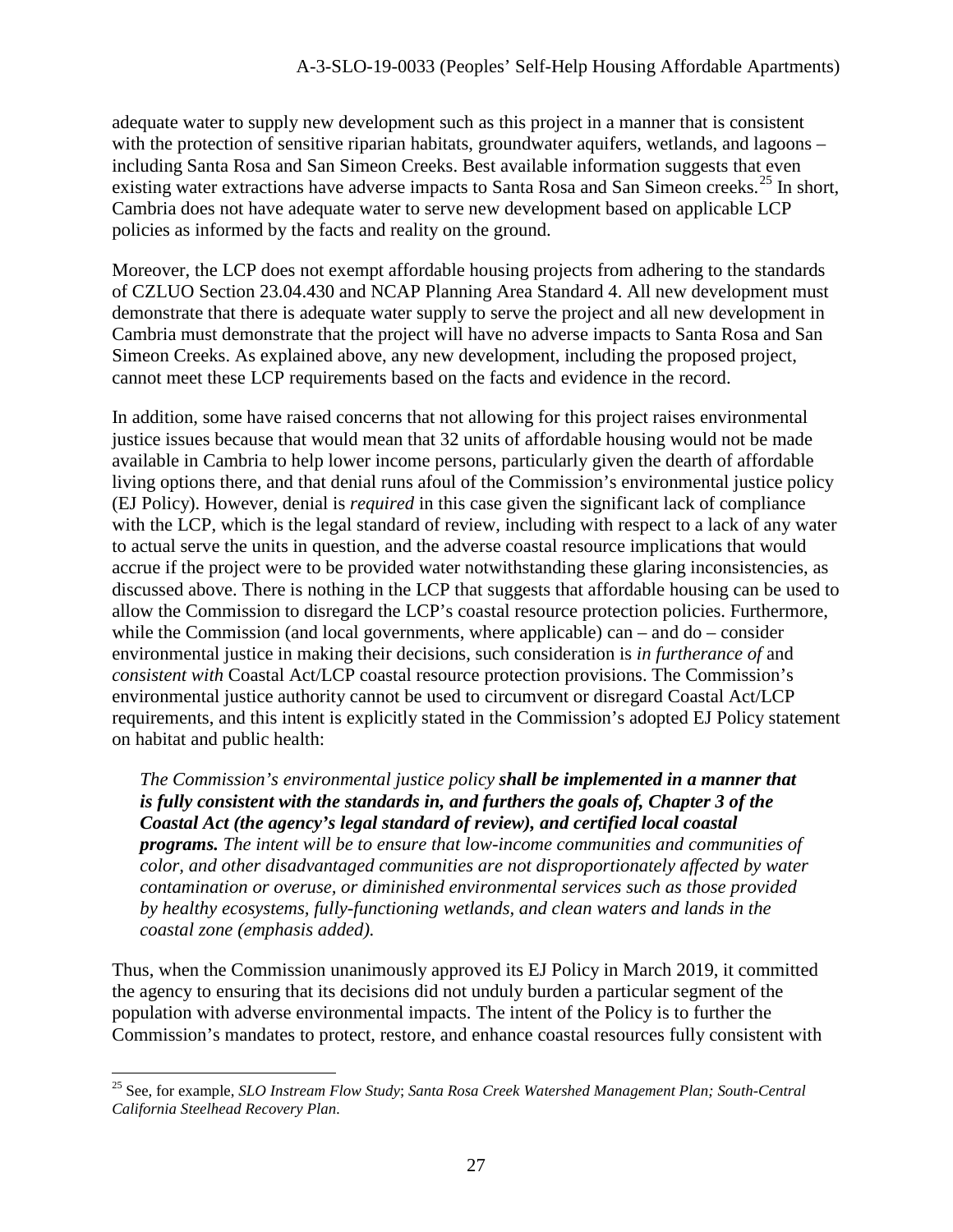the provisions of the Coastal Act and LCPs, and to allow for this analysis to expressly and critically do so while considering environmental justice issues.

Also, with respect to affordable housing in particular, while the EJ Policy states that affordable housing is a clear need in the coastal zone (and an environmental justice issue more broadly), providing for same is not an 'at-all-costs' endeavor that allows disregarding Coastal Act and LCP requirements, but rather instead must be accomplished consistent with those requirements:

*The Commission recognizes the myriad laws and regulations that regulate housing, including those that dictate the kinds and amounts of housing that local governments must provide in their communities. Implementation of these housing laws must be undertaken in a manner fully consistent with the Coastal Act. The Commission will work with local governments to adopt local coastal program policies that allow for a broad range of housing types including affordable housing, ADUs, transitional/supportive housing, homeless shelters, residential density bonuses, farmworker housing, and workforce/employee housing, in a manner that protects coastal resources consistent with Chapter 3 of the Coastal Act. (Emphasis added.)* 

In other words, the EJ Policy recognizes that while affordable housing is a priority to be encouraged, it is to be encouraged only in a manner that meets Coastal Act and LCP requirements, including for example that it not be located in a wetland, in ESHA, on an eroding coastal bluff requiring shoreline armoring, and, applicable to this particular project, in an area without an adequate water supply where new water service to new development is prohibited by this LCP due to its expected adverse impacts to Santa Rosa and San Simeon Creek resources. In short, and despite the value and priority on affordable housing under the Coastal Act and LCP, it too must be understood in relation to those coastal resource constraints, and it is not allowed to be constructed under this LCP at the current time based on the facts and reality on the ground.

Again, the Commission very well understands the acute need for more affordable housing in the coastal zone, including in Cambria. That need is acute throughout the state, and explicitly recognized in the Commission's EJ Policy. At the same time, the Commission cannot override applicable Coastal Act and LCP requirements to allow for same. The EJ Policy recognizes that provision of affordable housing cannot be permitted at the expense of coastal resource protection. Unless and until Cambria solves its water supply problems and there is adequate water to serve existing and new development in a manner that does not adversely impact coastal resources, new water service to serve new development, even affordable housing, is simply not LCP compliant. As such, denial in this case is both required by the LCP, and is not inconsistent with the goals of the Coastal Commission's EJ Policy or its environmental justice authorities under the Coastal Act.

## **2. CDP Determination Conclusion**

As discussed above, the proposed project is inconsistent with the LCP's provisions that require new development to ensure that adequate water is available to serve the project and that the project will not have adverse impacts to environmentally sensitive habitat areas, including Santa Rosa and San Simeon Creeks. Thus the project must be denied. Typically, the proposed project would need to be evaluated for consistency with other LCP policies and standards related to visual resources, archaeology and cultural resources, hydrology and water quality, parking and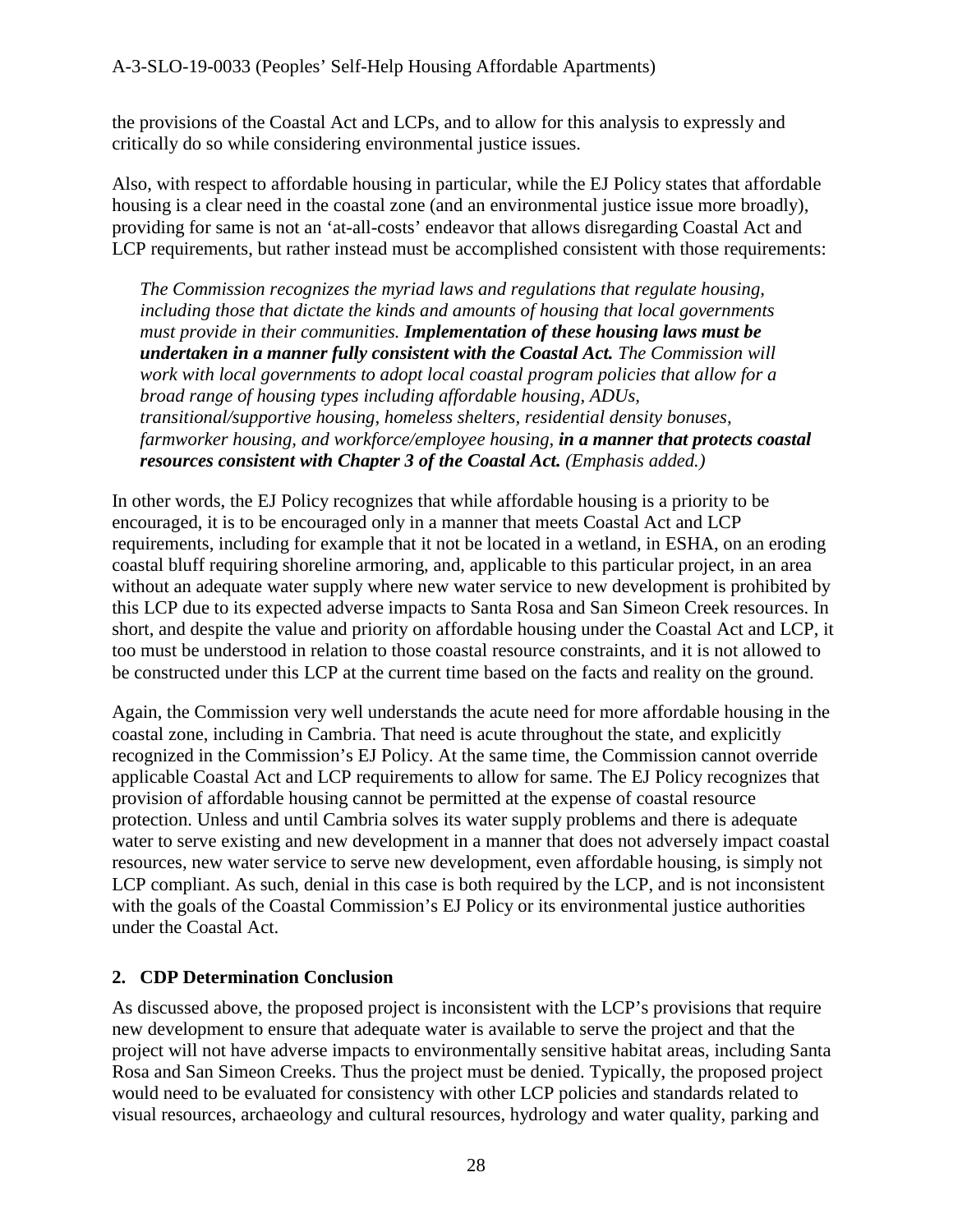traffic, and land use and zoning. However, because the project is being denied due to substantial inconsistency with the LCP's groundwater resources and water supply policies, these issues are not evaluated in this de novo review.

## **3. Takings**

In addition to evaluating the proposed development for consistency with the certified LCP, the Commission must also evaluate the effect of a denial action with respect to takings jurisprudence. In enacting the Coastal Act, the Legislature anticipated that the application of development restrictions could deprive a property owner of the beneficial use of his or her land, thereby potentially resulting in an unconstitutional taking of private property without payment of just compensation. To avoid an unconstitutional taking, the Coastal Act provides a provision that allows a narrow exception to strict compliance with the Act's regulations based on constitutional takings considerations. Coastal Act Section 30010 provides:

*The Legislature hereby finds and declares that this division is not intended, and shall not be construed as authorizing the commission, port governing body, or local government acting pursuant to this division to exercise their power to grant or deny a permit in a manner which will take or damage private property for public use, without the payment of just compensation therefore. This section is not intended to increase or decrease the rights of any owner of property under the Constitution of the State of California or the United States.* 

Although the judiciary would be the final arbiter on constitutional takings issues, the Coastal Act, as well as the State and Federal Constitutions, enable the Commission to assess whether its action might constitute a taking so that the Commission may take steps to avoid this result. If the Commission concludes that its action does not constitute a taking, then it may deny the project with the confidence that its actions are consistent with Section 30010 and constitutional takings jurisprudence. If the Commission determines that its action could constitute a taking, then the Commission could conversely find that application of Section 30010 would require it to approve some amount of development in order to avoid an uncompensated taking of private property. In this latter situation, the Commission could propose modifications to the development to minimize its Coastal Act inconsistencies while still allowing some reasonable amount of development.

The remainder of this section evaluates whether, for purposes of compliance with Section 30010, denial of the proposed project could constitute a taking. As discussed further below, the Commission finds that under these circumstances, denial of the proposed project likely would not, because the takings claim is not yet ripe, and denial of the project is due to the factual circumstance of lack of adequate water, rather than a regulatory prohibition.

#### *General Principles of Takings Law*

The Takings Clause of the Fifth Amendment of the United States Constitution provides that private property shall not "be taken for public use, without just compensation*.*"[26](#page-28-0) Similarly,

<span id="page-28-0"></span> $\overline{a}$ <sup>26</sup> The Fifth Amendment was made applicable to the States by the Fourteenth Amendment (see *Chicago, B. & Q. R Co. v. Chicago* (1897) 166 U.S. 226, 239).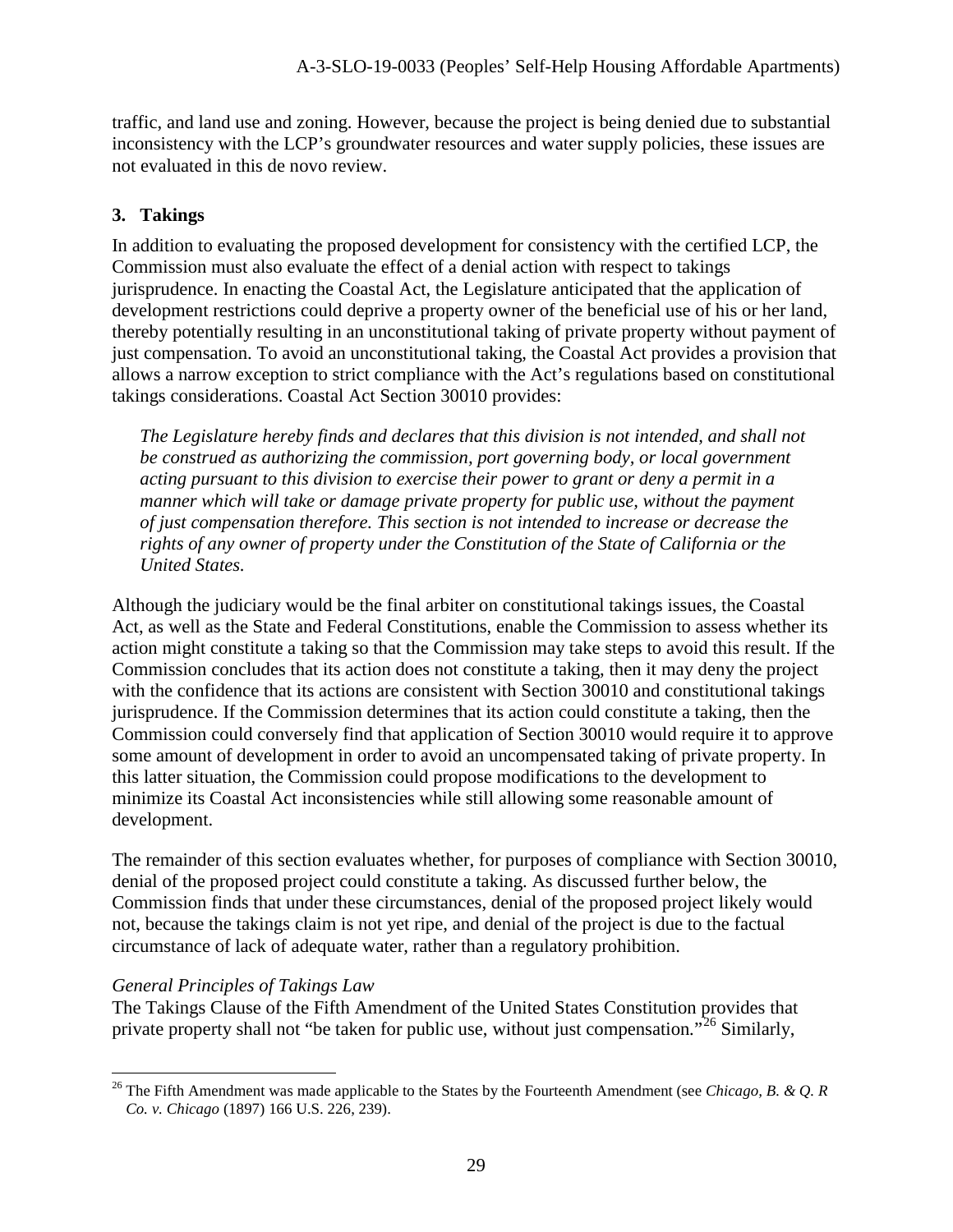Article 1, Section 19 of the California Constitution provides that "[p]rivate property may be taken or damaged for public use only when just compensation…has first been paid to, or into court for, the owner*.*" Despite the slightly different wordings, the two "takings clauses" are construed congruently in California, and California courts have analyzed takings claims under decisions of both state and federal courts (*San Remo Hotel v City and County of San Francisco* (2002) 27 Cal. 4th 643, 664.). The "damaging private property" clause in the California Constitution is not relevant to the current analysis. Because Section 30010 is a statutory bar against an unconstitutional action, compliance with state and federal constitutional requirements concerning takings necessarily ensures compliance with Section 30010.

The Unites States Supreme Court has held that the taking clause of the Fifth Amendment proscribes more than just the direct appropriation of private property (*Pennsylvania Coal Co. v. Mahon* (1922) 260 U.S. 393, 415 ("*Pennsylvania Coal*") [stating "The general rule at least is that while property may be regulated to a certain extent, if regulation goes too far it will be recognized as a taking"]). Since *Pennsylvania Coal*, most of the takings cases in land use law have fallen into two categories (*Yee v. City of Escondido* (1992) 503 U.S. 519, 522-523). The first category consists of those cases in which government authorizes a physical occupation of property (*Loretto v. Teleprompter Manhattan CATV Corp.* (1982) 458 U.S. 419, 426). The second category consists of those cases whereby government "merely" regulates the use of property and considerations such as the purpose of the regulation or the extent to which it deprives the owner of economic use of the property suggest that the regulation has unfairly singled out the property owner to bear a burden that should be borne by the public as a whole (*Yee,* 503 U.S. at 522-523). Moreover, a taking is less likely to be found when the interference with property is an application of a regulatory program rather than a physical appropriation (*Keystone Bituminous Coal Ass'n. v. DeBenedictis* (1987) 480 U.S.470, 488-489, fn. 18). Here, because the current development proposal does not involve physical occupation of the applicant's property by the Commission, the Commission's actions are evaluated under the standards for a regulatory taking.

The U.S. Supreme Court has identified two circumstances in which a regulatory taking may occur. The first is the "categorical" formulation identified in *Lucas v. South Carolina Coastal Council* (1992) 505 U.S. 1003, 1015*.* In *Lucas,* the Court found that regulation that denied all economically viable use of property was a taking without a "case specific" inquiry into the public interest involved. (*Id*. at 1015). The *Lucas* court suggested, however, that this category of cases is narrow, applicable only "in the extraordinary circumstance when *no* productive or economically beneficial use of land is permitted" or the "relatively rare situations where the government has deprived a landowner of all economically beneficial uses" (*Id.* at 1017-1018 (*emphasis* in original); *Riverside Bayview Homes,* (1985) 474 U.S. 121, 126 (regulatory takings occur only under "extreme circumstances."[27](#page-29-0)).

The second circumstance in which a regulatory taking might occur is under the multi-part, *ad hoc* test identified in *Penn Central Transportation Co.* (*Penn Central*) v*. New York* (1978) 438 U.S. 104, 124. This test generally requires at a minimum an examination into the character of the

<span id="page-29-0"></span> $\overline{a}$  $27$  Even where the challenged regulatory act falls into this category, government may avoid a taking if the restriction inheres in the title of the property itself; that is, background principles of state property and nuisance law would have allowed government to achieve the results sought by the regulation (*Lucas, supra,* 505 U.S. at pp. 1029).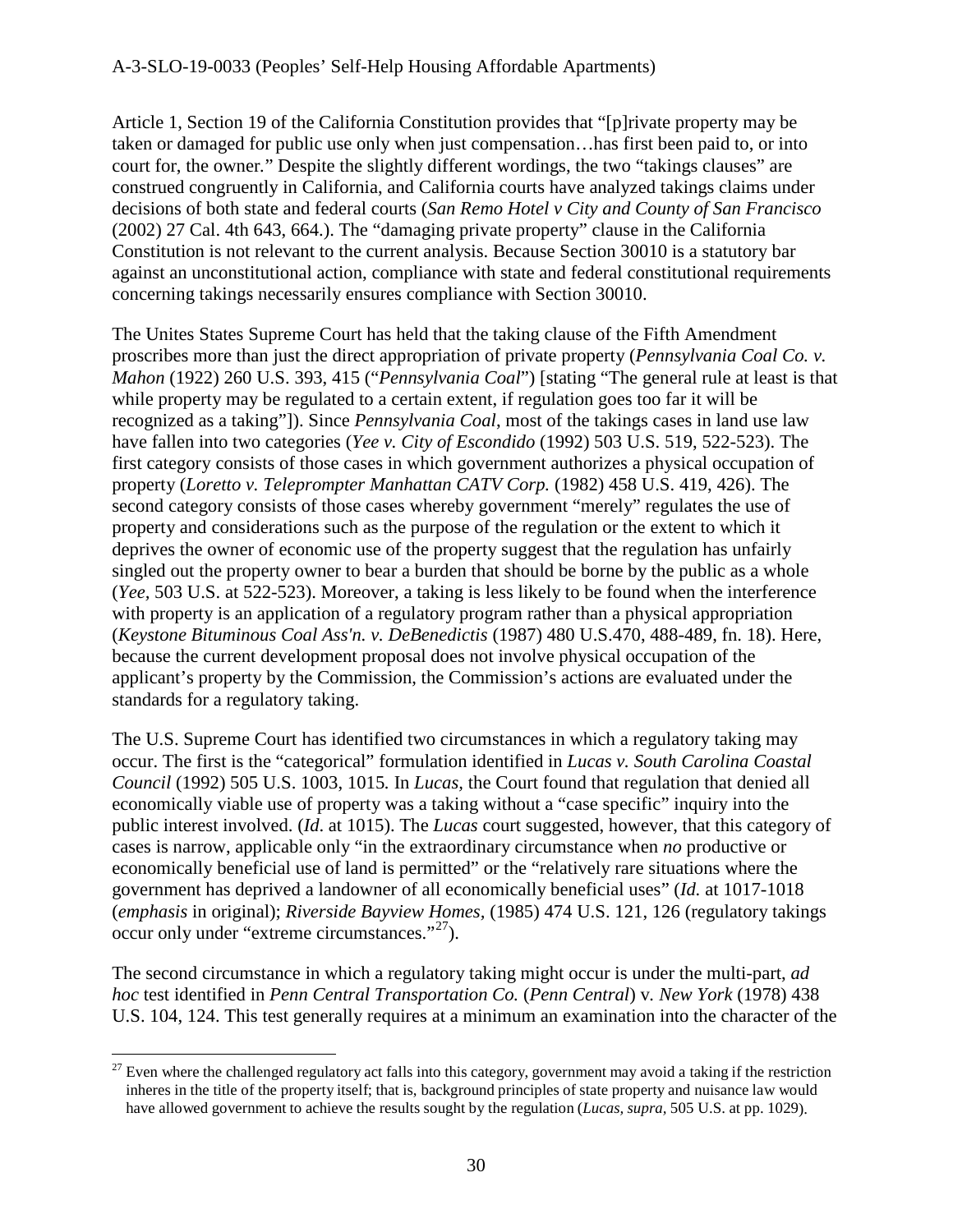government action, its economic impact, and its interference with reasonable, investment-backed expectations (*Id*. at 124; *Ruckelshaus v. Monsanto Co.* (1984) 467 U.S. 986, 1005). In *Palazzolo v. Rhode Island* (2001) 533 U.S. 606, 617, the Court again acknowledged that the *Lucas*  categorical test and the three-part *Penn Central* test were the two basic situations in which a regulatory taking might be found to occur. (*See Id.* at 632 (rejecting *Lucas* categorical test where property retained value following regulation but remanding for further consideration under *Penn Central*).)

However, before a landowner may seek to establish a taking under either the *Lucas* or *Penn Central* formulations, it must demonstrate that the taking claim is "ripe" for review. This means that the takings claimant must show that government has made a "final and authoritative" decision about the use of the property (*MacDonald, Sommer & Frates v. County of Yolo* (1986) 477 U.S. 340, 348). Likewise, a "final and authoritative determination" does not occur unless the applicant has first submitted a development plan which was rejected and also sought a variance from regulatory requirements which was denied. (*Kinzli v. City of Santa Cruz* (9th Cir. 1987) 818 F.2d 1449, 1453-54.) An applicant is excepted from the "final and authoritative determination" requirement if such an application would be an "idle and futile act." (*Id.* at 1454.) Relying on U.S. Supreme Court precedence, the Ninth Circuit has acknowledged that at least one "meaningful application" must be made before the futility exception may apply, and "[a] 'meaningful application' does not include a request for exceedingly grandiose development'." (*Id.* at 1455.) Furthermore, the Ninth Circuit has suggested that rejection of a sufficient number of reapplications may be necessary to trigger the futility exception. (*Id.* at 1454-55.)

*The Commission's Denial of the Proposed Project Would Not Result in a Regulatory Taking*  The Commission's denial of the proposed project would not result in a regulatory taking because any such claim is premature and denial of the project is due to the factual circumstance of lack of adequate water, rather than a regulatory prohibition. As analyzed above, application of CZLUO Section 23.04.430 requires denial of the proposed development on the grounds that Cambria lacks sufficient water supply and NCAP Planning Area Standard 4(A) further requires denial as existing water extractions have known adverse impacts to San Simeon and Santa Rosa Creeks. Thus, it could be potentially argued that the regulation results in an unconstitutional taking of the Applicant's private property. However, based on the law and facts analyzed below, it is unlikely that such a temporary denial of development due to the present factual circumstances (which are subject to change, and thus would allow for project approval) would constitute an unconstitutional taking in this case.

At this time, application of CZLUO Section 23.04.430 and NCAP Planning Area Standard 4(A) has the effect of a moratorium on new development in Cambria that requires new water service. The United States Supreme Court has upheld certain development moratoriums when challenged on the basis of a regulatory takings. (*Tahoe-Sierra Preservation Council, Inc., et. al. v. Tahoe Regional Planning Agency et. al*., (2002) 535 U.S. 302 (*Tahoe-Sierra*).) In the *Tahoe-Sierra* case, the Court reasoned that, "Logically, a fee simple estate cannot be rendered valueless by a temporary prohibition on economic use, because the property will recover value as soon as the prohibition is lifted." (*Id. at* 332.) The Court also explained that land use planners widely use moratoriums to preserve the status quo while formulating a more permanent development strategy. (*Id*. at 337.) "In fact, the consensus in the planning community appears to be that moratoria, or 'interim development controls' as they are often called, are an essential tool of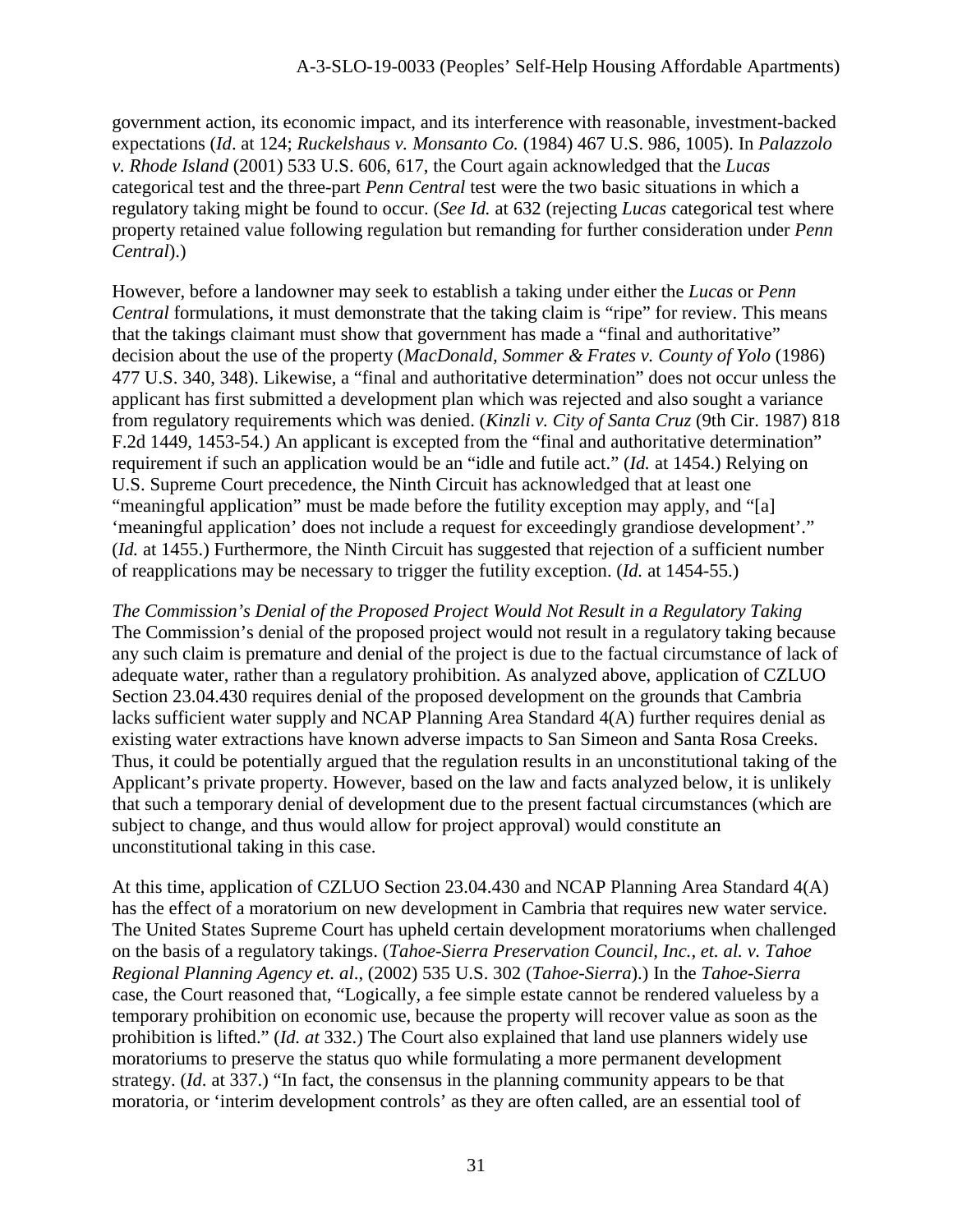successful development." (*Id*. at 337-38.) Here, CZLUO Section 23.04.430 and NCAP Planning Area Standard 4(A) have the effect of a temporary prohibition on economic use, and as soon as the water supply is adequate the prohibition would be deemed lifted. Moreover, Section 23.04.430 and NCAP Planning Area Standard 4(A) are essential components of a comprehensive LCP planning tool that ensures that growth in Cambria is efficient and sustainable, not exceeding the community's resource carrying capacity. It also ensures the protection of significant resources, such as sensitive riparian habitat, and is intended to protect groundwater aquifers from adverse impacts such as seawater intrusion and subsidence. Thus, Section 23.04.430 and NCAP Planning Area Standard 4(A) as 'interim development controls' ensures successful development which does not run afoul of takings concerns, as recognized by *Tahoe-Sierra*.

This position is also consistent with the California Court of Appeal for the Fourth District reasoning in *Charles A. Pratt Construction Co., Inc., v. California Coastal Commission*, (2008) 162 Cal. App. 4th 1068 ("*Pratt*"). In *Pratt*, the plaintiff argued that the Coastal Commission's decision to deny a CDP based on lack of water, due to the requirements of the San Luis Obispo County LCP in that case as well, was an unconstitutional taking. The Court of Appeal upheld the Commission's denial of the CDP and found that it was not an unconstitutional taking. It stated that the plaintiff-applicant failed to cite any authority that: (1) denial of a development permit because of water supply constitutes a taking; or (2) the setting of priorities for water use in the face of an insufficient supply constitutes a taking. The court stated, "Even where the lack of water deprives a parcel owner of all economically beneficial use, it is the lack of water, not a regulation, that causes the harm." (*Id*.) The court also found that an "intent-to-serve letter" from a community water supplier did not change the result because there is no rule that the water company's determination is definitive. (*Id*.) "It is undisputed," the court continued, "that there is substantial evidence from which the Commission could conclude the groundwater basin from which the water would come is in overdraft." (*Id*.) The court further reasoned that the plaintiffapplicant failed to demonstrate with sufficient certainty that his development would have adequate supply of water. As in *Pratt*, in this case it is the lack of water in Cambria, not the regulation, that has delayed the Applicant's ability to develop the site.

In context of the legal authorities discussed above, any claim of a taking at this time would be premature at this time because the Commission's denial of the proposed development is not a "final and authoritative determination" of the effect of CZLUO Section 23.04.430, NCAP Planning Area Standard 4(A), and other relevant LCP policies on the proposed development, as the proposed development *could* be found consistent with the LCP policies if the factual circumstances change so as to support the necessary findings. As recognized in *Tahoe-Sierra*, the Applicant's property is not rendered valueless due to the temporary, *de-facto* moratorium on new development requiring new water service due to lack of adequate water, and such moratoria as interim development controls are valid planning tools. Moreover, as recognized in *Pratt*, it is the factual circumstance of lack of adequate water which warrants denial of the proposed development of this time, rather than the regulatory nature of the applicable LCP policies. In other words, if and when the factual circumstances change such that a finding can be made that adequate water supply exists for the proposed development, then the project would be able to be found consistent with CZLUO Section 23.04.430, NCAP Planning Area Standard 4(A), and other relevant LCP policies.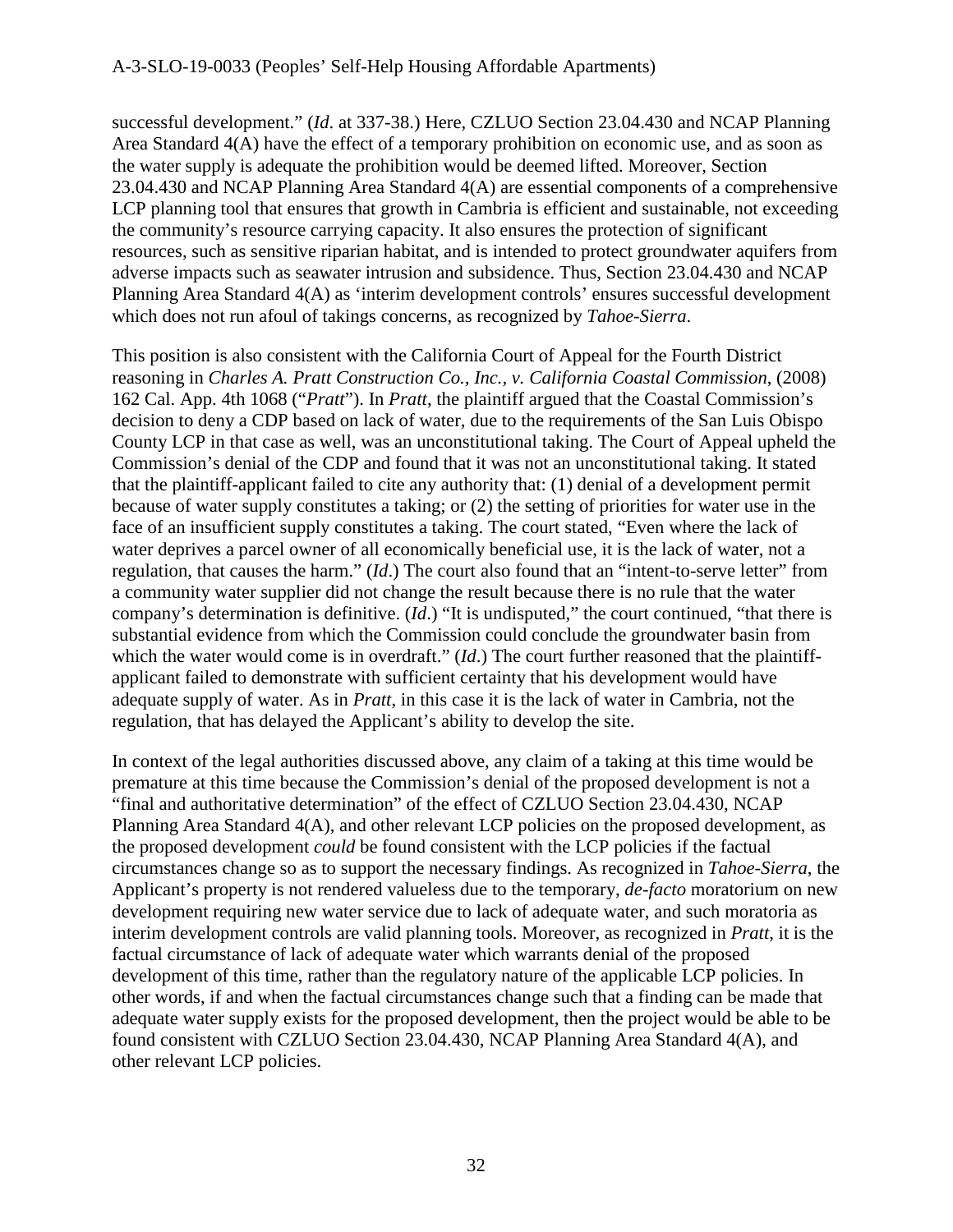In sum, it is unlikely that the Commission's decision to deny a CDP for the proposed development, on the grounds that the proposed development is inconsistent with CZLUO Section 23.04.430 and NCAP Planning Area Standard 4(A), considering the facts and evidence in the record, would result in an unconstitutional taking. Although the regulation's effect is a *de facto* moratorium on new development requiring new water service in Cambria at this time, this effect of the regulation is temporary in nature and caused by the factual circumstance of insufficient water resources in Cambria.

## **H. CALIFORNIA ENVIRONMENTAL QUALITY ACT (CEQA)**

Public Resources Code (CEQA) Section 21080(b)(5) and Sections 15270(a) and 15042 (CEQA Guidelines) of Title 14 of the California Code of Regulations (14 CCR) state in applicable part:

*CEQA Guidelines (14 CCR) Section 15042. Authority to Disapprove Projects. [Relevant Portion.] A public agency may disapprove a project if necessary in order to avoid one or more significant effects on the environment that would occur if the project were approved as proposed.* 

*Public Resources Code (CEQA) Section 21080(b)(5). Division Application and Nonapplication.…(b) This division does not apply to any of the following activities:…(5) Projects which a public agency rejects or disapproves.* 

*CEQA Guidelines (14 CCR) Section 15270(a). Projects Which are Disapproved. (a) CEQA does not apply to projects which a public agency rejects or disapproves.* 

14 CCR Section 13096(a) requires that a specific finding be made in conjunction with CDP applications about the consistency of the application with any applicable requirements of CEQA. This report has discussed the relevant coastal resource issues with the proposed project. All above findings are incorporated herein in their entirety by reference. As detailed in the findings above, the proposed project would have significant adverse effects on the environment as that term is understood in a CEQA context.

Pursuant to CEQA Guidelines (14 CCR) Section 15042 "a public agency may disapprove a project if necessary in order to avoid one or more significant effects on the environment that would occur if the project were approved as proposed." Section 21080(b)(5) of CEQA, as implemented by Section 15270 of the CEQA Guidelines, provides that CEQA does not apply to projects which a public agency rejects or disapproves. The Commission finds that denial, for the reasons stated in these findings, is necessary to avoid the significant effects on coastal resources that would occur if the project was approved as proposed. Accordingly, the Commission's denial of the project represents an action to which CEQA, and all requirements contained therein that might otherwise apply to regulatory actions by the Commission, do not apply.